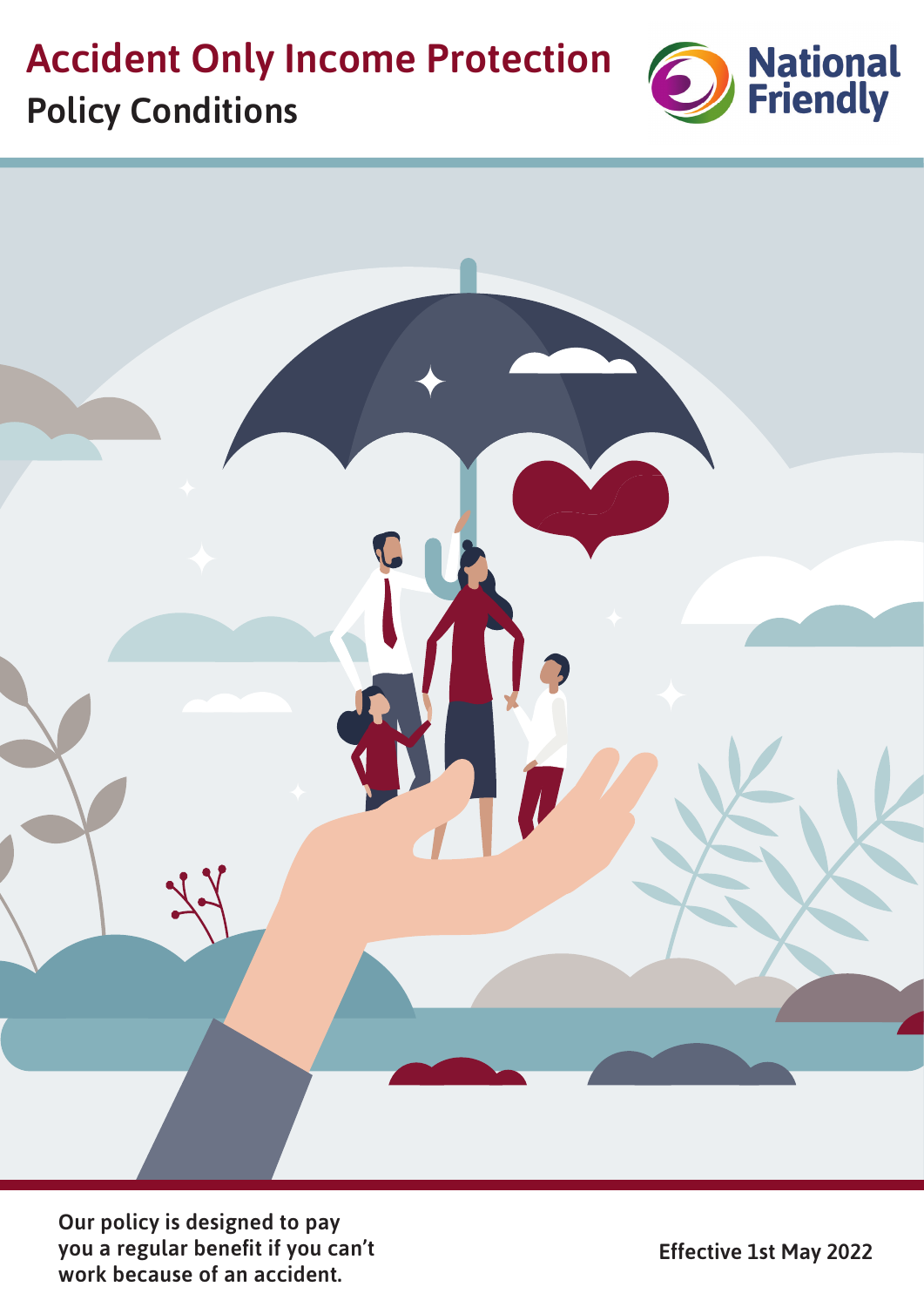# *Contents*



# *Welcome*

This Policy Conditions gives further details about how we administer the Accident Only Income Protection policy, how you can make a claim and how to apply to make changes to your cover.

You may have been given a copy of the Policy Summary that provides the key information you need to know before deciding whether to apply for the policy. If not, please ask us or your financial adviser for a copy.

Should your application for a policy be accepted you will be provided with a Policy Schedule which shows the personalised details of the cover provided by your Accident Only Income Protection policy.

Your contract with National Friendly consists of these three documents and the information contained in your application form and which you provide to us after you take out the policy. You must always take reasonable care to give full and correct information to the questions we ask. You should keep all of these documents together in a safe place in case you need to refer to them in future.

If you have any questions about the Accident Only Income Protection policy, or to make a claim, please get in touch. Our contact details are on the back page.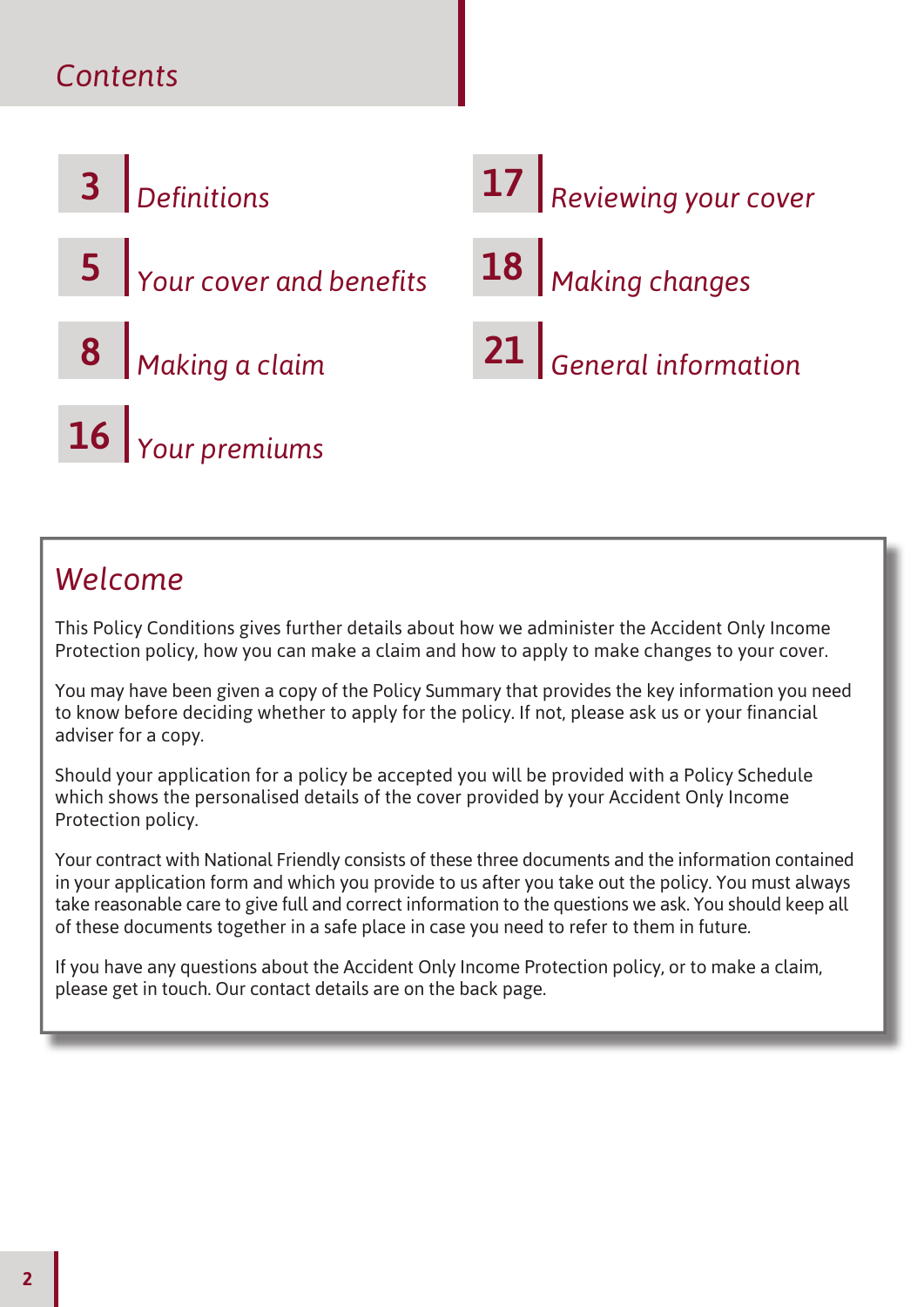# *Defi nitions*

We will use the following words in defining your benefits so you may need to refer to this list just to check your understanding.

Accident – an event resulting in bodily injury occurring while this policy is in force, where the injury is directly and solely caused by accidental, violent, external and visible means without any other contributing cause.

Activities of daily work – there are 8 activities of daily work, which are:

*Bending* – the ability to get into or out of a standard car, or the ability to bend or kneel to pick up a teacup (or similarly-sized object) from the floor and straighten up again without the assistance of another person but including the use of appropriate aids.

*Climbing* – the ability to walk up and down a flight of 12 stairs with the use of a handrail and taking a rest.

*Communicating* – the ability to:

- hear conversational speech clearly in a quiet room, unaided or with a hearing aid or other aid if normally used; or
- understand simple messages; or
- $\blacksquare$  speak with sufficient clarity to be clearly understood

*Dexterity* – the physical ability to use hands and fingers, such as being able to communicate effectively using a pen, pencil or keyboard.

*Eyesight* – having eyesight which, even after correction by spectacles or contact lenses, is sufficient to read a standard daily newspaper or to pass the standard eyesight test for driving. Failure of this activity would include being certified blind or partially sighted by a registered ophthalmologist.

*Financial competence* – the ability to recognise the transactional value of money and the handling of routine financial transactions such as paying bills or checking change when shopping.

*Responsibility and independence* – the ability independently to make arrangements to see a doctor and take regular medication as prescribed by a medical practitioner.

*Walking* – the ability to walk a distance of 200 metres on a level surface without stopping due to breathlessness, angina or severe discomfort, and without the assistance of another person but including the use of appropriate aids, for example a walking stick.

#### Continuing income – this means:

- **If** income you continue to receive from your employer, including sick pay and benefits in kind;
- **Example 20 I** income you continue to receive from your business, including sick pay, benefits in kind and earned dividends;
- income from a pension due to ill-health or as a result of your accident;
- $\blacksquare$  income from insurance policies, with us or other providers, which you receive as a result of a claim for your accident. This may include mortgage, loan, income, credit and premium protection policies;
- any other payments you receive in the place of income.
- It does not include:
- $\blacksquare$  state pension or state benefits you receive. even where these may be employmentrelated benefits such as contributory Employment and Support Allowance (ESA) and Statutory Sick Pay (SSP);
- **Income from savings and investments;**
- lump sum payments from savings, investments, pensions or insurance products.

Deferred period – this applies when we accept your claim and means the continuous period of either 30, 60, 90, or 180 days, whichever you choose, which must pass following your disabling injury, until you are entitled to receive the benefit.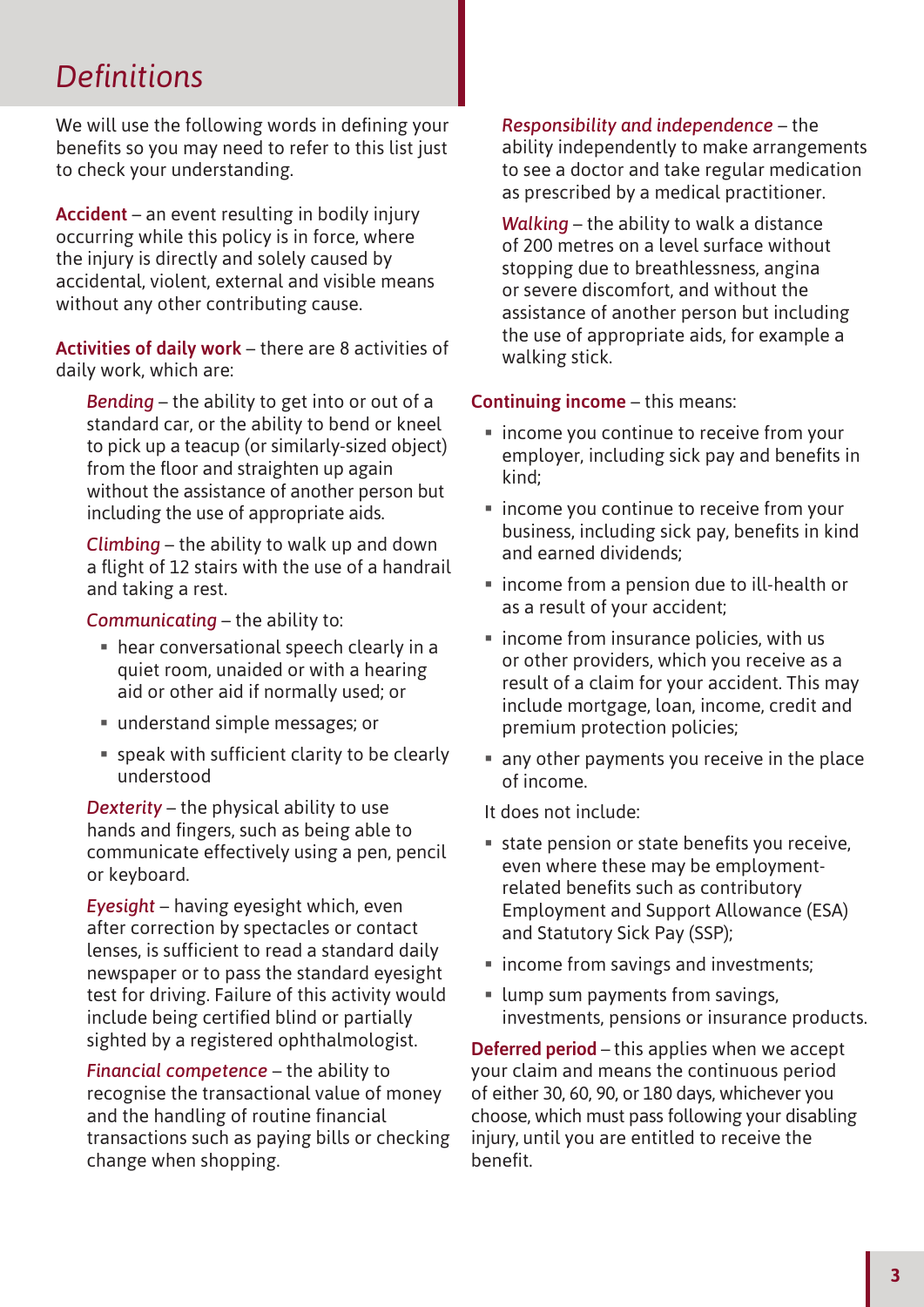Deterioration in mental capacity – this means that as a direct result of your accident you have been diagnosed with a brain injury (confirmed by neurological investigation) which has affected your ability to reason and understand and has caused deterioration to an extent that you can no longer look after yourself without the need for continual supervision and assistance of another person.

Disabling injury – means due to an accident occurring after the policy start date shown on your Policy Schedule, you are:

- under medical care, in relation to your injury for which you are claiming; and
- unable to perform your occupation; and
- not working in any other occupation; and
- $\blacksquare$  suffering a loss of earnings.

Doctor – a medical doctor currently registered with the GMC (General Medical Council) to practise medicine in the UK or any consultant or specialist to whom you have been referred by a doctor as defined here. We will use our judgement to determine whether a doctor in another country outside the UK holds an equivalent degree of competence and accreditation by an equivalent body to practise medicine.

Earnings – this means your earnings from your employment or self-employment:

- **Employed earnings. Your personal taxable** income from your employment, including any benefits in kind;
- Self-employed earnings. These will be your personal share of the pre-tax profits, in the form of income and commission from the business, in the last 12 months, in respect of your occupation, after any allowable expenses against income tax;
- If you're a company director. Your personal taxable income and any dividends you take from your business.

Houseperson – A person who has not been in paid occupation for at least 3 months during which time they have been looking after their home or providing child care.

Indexation – If you select indexation, we will adjust your benefit and premiums each year to match the Retail Prices Index (RPI). Indexation will take place on the policy anniversary, matching the RPI rate to the month of April which precedes the point of indexation.

Medical care – care being provided by a doctor or qualified medical professional.

Occupation – work undertaken for profit, pay or reward.

Pre-existing condition – any disease or injury for which you have had medication, advice or treatment, or that has produced signs or symptoms, whether or not a medical condition was diagnosed, in the five years before the start date of your policy, or in the five years before any change you make to the policy, as shown on your Policy Schedule.

Resident – throughout the period during which you hold the policy you need to reside in the UK for at least 6 months each year, with your main home in the UK, hold a UK bank account and be registered with a UK doctor who has access to your medical records for the past 3 years.

UK – for the purpose of your policy cover and eligibility, this means England, Scotland, Wales and Northern Ireland, but not the Republic of Ireland, the Channel Islands or the Isle of Man.

Unemployed – A period of at least 3 months when you have not undertaken any duties of any occupation, paid or unpaid.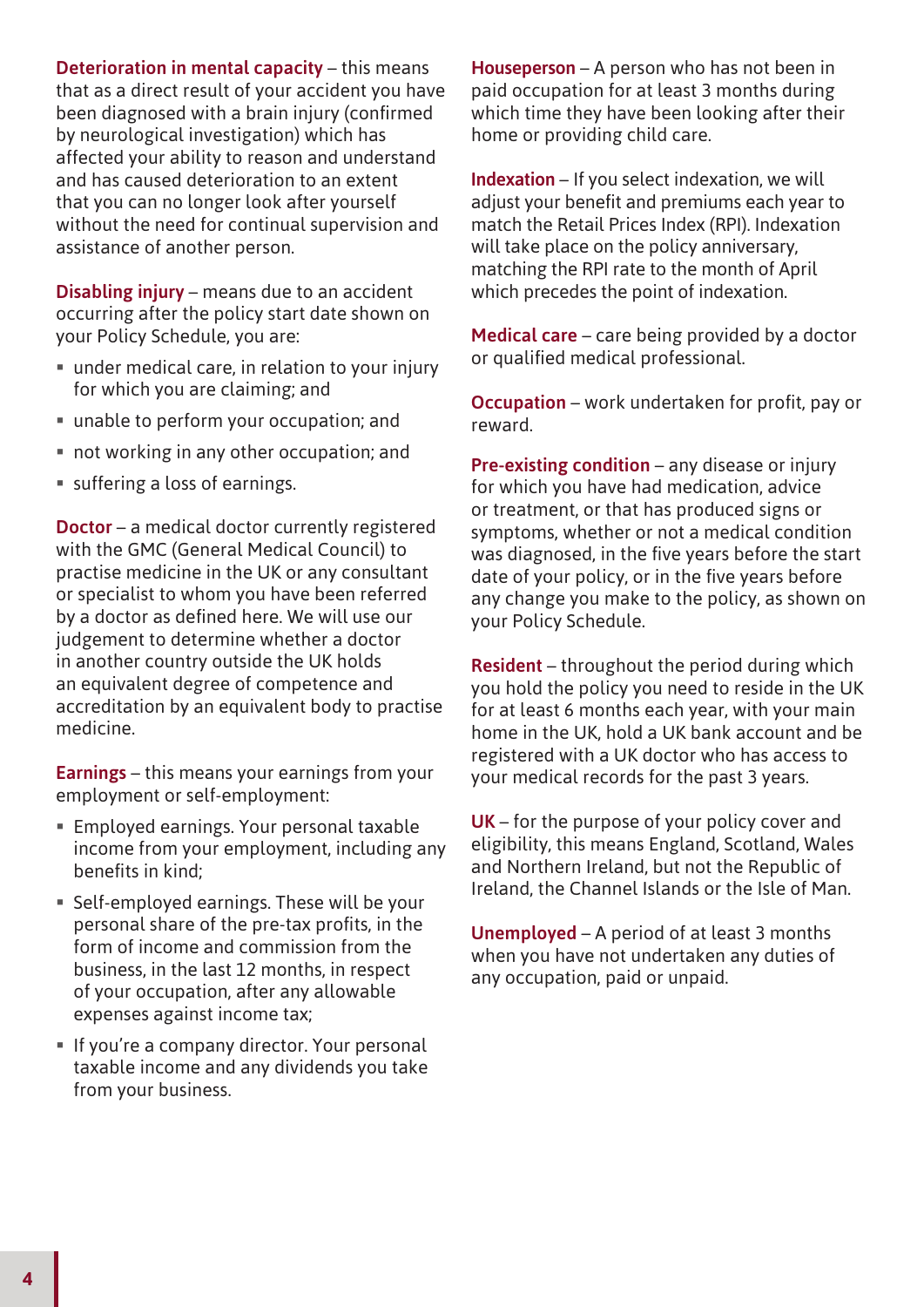# 1.0 - Your cover and benefits

This section looks at the four main benefits of the policy and different choices available to you.

You should review your cover from time to time to decide whether this policy remains adequate for your needs. There's a section on reviewing your cover on page 17.

The purchasing value of benefits on this policy may be reduced in future as the cost of living generally increases over time.

# 1.1 What we are covering you for

This policy is designed to provide replacement earnings for those lost when you have an accident which causes a disabling injury and where you are then medically certified as unable to carry out the main duties of your occupation.

You need to be receiving medical care during your claim and not be working in any other occupation in order to be eligible to claim.

If you are employed, you need to be working at least 16 hours a week when your accident occurs. If you are self-employed you need to have been working for an average of at least 16 hours a week in the 3 months prior to the accident. You are also eligible to claim if you were made redundant less than 3 months ago or are on statutory maternity, paternity or adoption leave.

### 1.2 What we are not covering you for

We will not pay a claim where:

- the primary reason you are unable to work is because of a pre-existing condition made worse by an accident;
- your claim is as a result of intentional selfinflicted injury;
- $\bullet$  you suffer a disabling injury participating in an activity that you have been advised not to participate in for medical reasons;
- your claim is caused by the abuse of drugs or alcohol;
- your claim is caused by your involvement in criminal activity or public order offences;
- your claim is due to an accident which occurs whilst working abroad for more than 14 days in any one trip or more than 30 days in total during any 12 months period;
- your claim occurs whilst you are in a country, or specific area of a country, where the Foreign, Commonwealth and Development Office (FCDO) advised against any travel, or essential travel only, prior to your departure from the UK.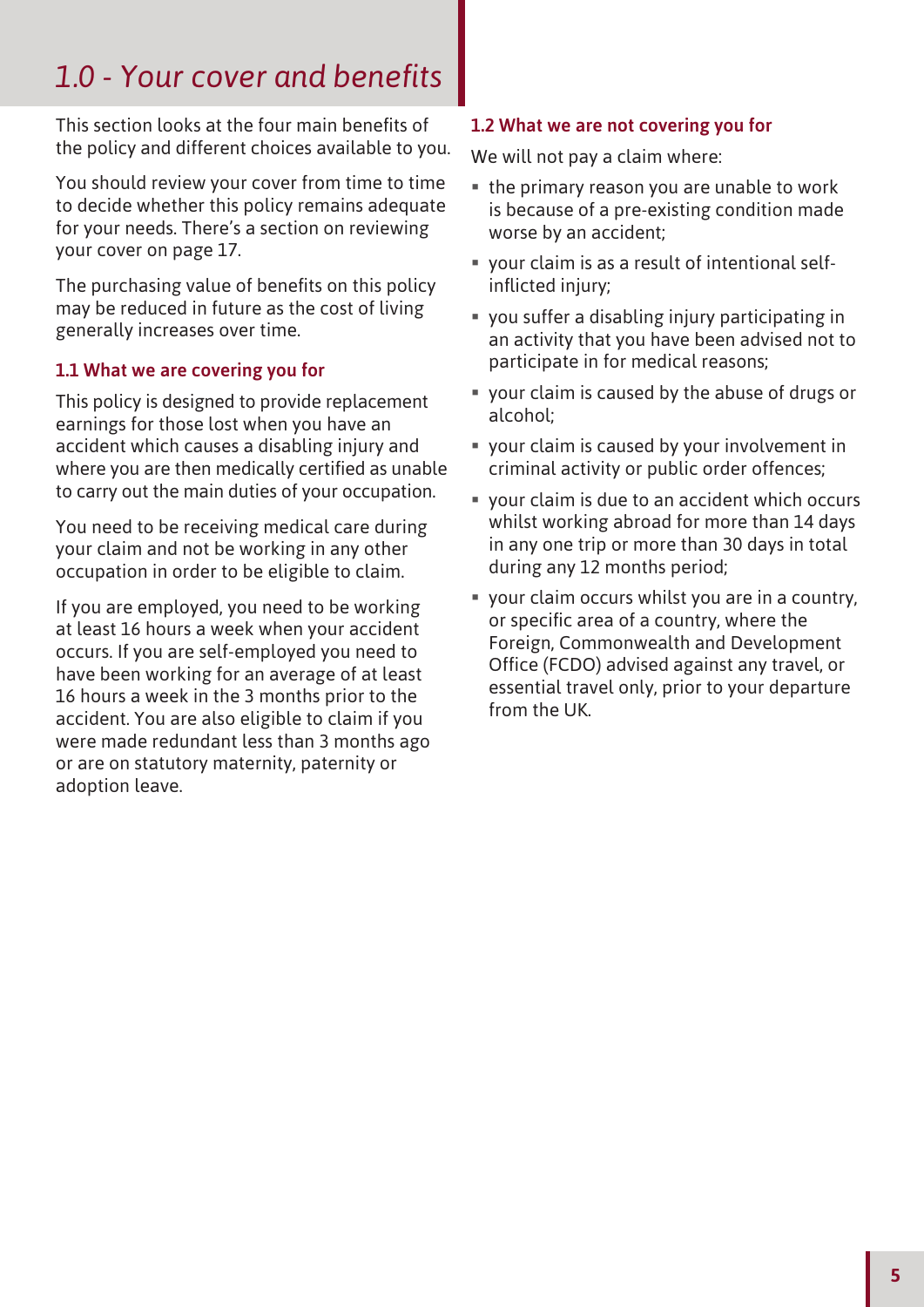# 1.3 Your level of cover for the main benefit

The level of benefit you are covered for will be the amount you choose, between £500 and £6,000 each month, as shown on your Policy Schedule. This is the maximum regular tax-free sum you will receive in the event of a claim once your claim has been assessed as valid.

The aim of the policy is to replace up to 70% of your pre-accident earnings.

We will check when you claim how much benefit you are entitled to receive.

We set out how we will assess your claim in the section starting on page 8.

### 1.4 Indexation

If you choose the indexation option, we will adjust your benefit each year in line with the Retail Prices Index (RPI). The increase in benefit will lead to an increase in premiums for the following 12 months; we will write to you each year to let you know what this increase will be.

The maximum increase in your benefit will be 5% in any one year and the minimum 0%.

If the government changes the basis by which it assesses RPI to measure inflation, we may use the new standard method.

If you did not choose an indexation, your benefit amount will not increase each year.

This benefit can only be selected at outset and cannot be added later.

### 1.5 The benefit guarantee

You can help reduce the impact of any fall in your earnings in relation to the policy by submitting proof of earnings within three months of taking out the policy. This will mean you are entitled to our benefit guarantee.

Under the benefit guarantee you can fix your selected benefit up to a maximum of £3,000 a month, where a fall in your earnings between taking out the policy and the start of your claim would mean you would normally be entitled to less than this.

Where you choose indexation, we will increase the benefit guarantee amount of  $E3,000$  a month each year by the same percentage applied to your covered benefit. So, if your covered benefit

amount goes up by 2%, the benefit guarantee amount will go up by 2%.

We will use the benefit guarantee amount as it stands at the beginning of your claim when calculating payments throughout that claim.

We will deduct any continuing income you will receive during your claim when calculating the amount of benefit we can pay you.

You can see how the benefit guarantee is used in calculation of your benefit on page 10.

#### 1.6 When we start paying your benefit

Subject to us agreeing your claim, we will start to pay your benefit after your deferred period of 30, 60, 90 or 180 days, whichever you chose and as shown on your Policy Schedule. We pay benefit monthly or twice-monthly, as selected by you and in arrears.

#### 1.7 When the policy ends

Your policy will be due to end on the policy end date you choose when you apply. This will be at your selected birthday between ages 60 and 70 and will be shown on your Policy Schedule.

### 1.8 Hazardous pursuits

Your policy includes cover for certain hazardous pursuits as standard but if you purchase our enhanced hazardous pursuits protection, you are covered for a wider range of pursuits.

The list of hazardous pursuits covered can be found on our website at www.nationalfriendly. co.uk/pursuits or by contacting us.

Any sport or pastime not on the list will not be covered.

If you have a valid claim as a direct result of a covered enhanced hazardous pursuit you are covered for the amount of benefit you choose. You can choose a benefit of at least £500 and no more than £2,000 a month. It also cannot be more than your selected main benefit. The amount you choose is shown on your Policy Schedule.

We will calculate the benefit due using the benefit guarantee and deducting any continuing income where applicable.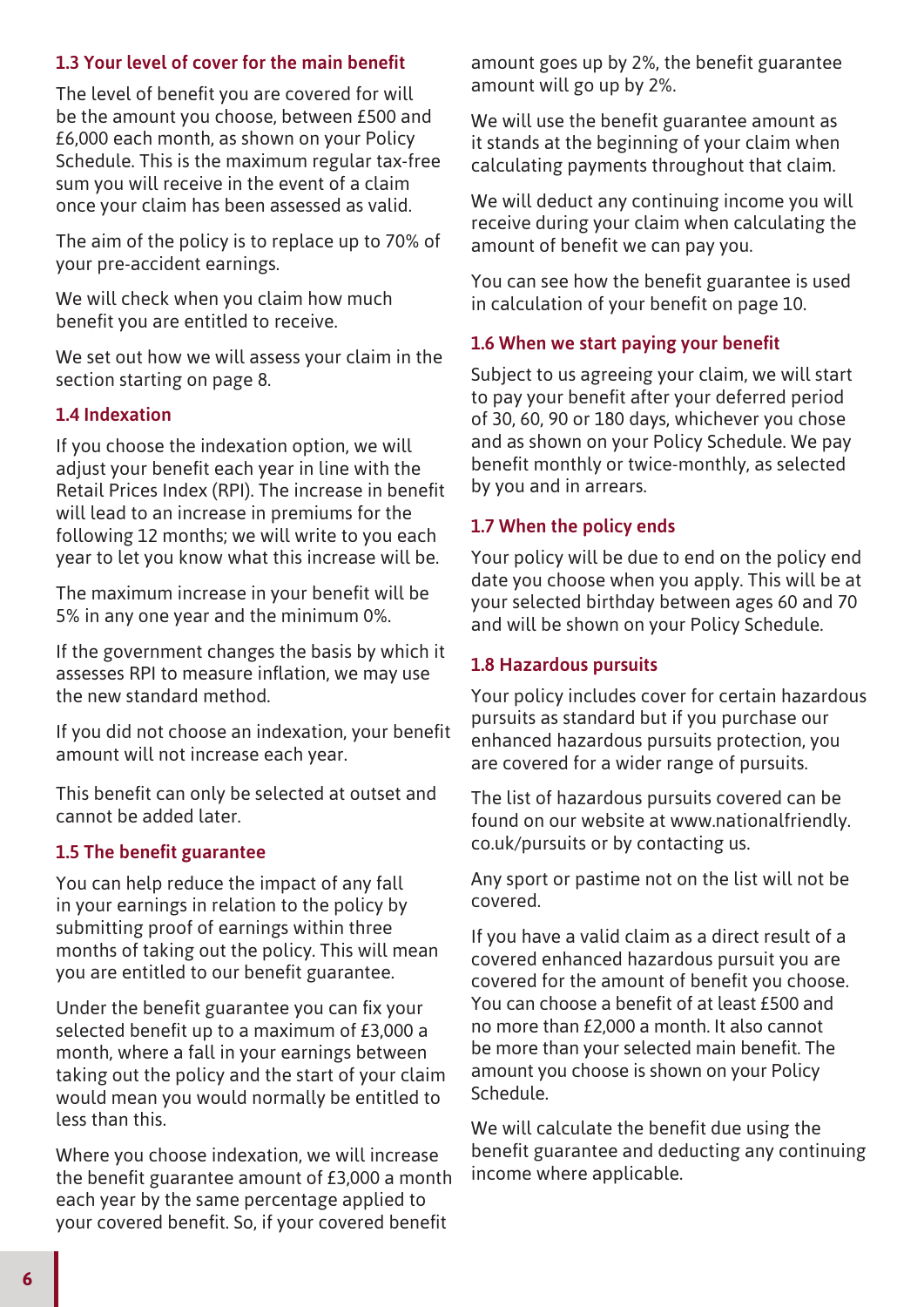### 1.9 Back to work benefit

We want to help get you back to work after your accident. If you have been claiming the main benefit from us and you're able to return to your occupation, but with reduced earnings due to your disabling injury, you may be eligible to continue claiming under the back to work benefit.

This could be where, for example:

- You return to your occupation on reduced hours;
- The duties of your occupation are restricted to take account of your disabling injury and recuperation.

Back to work benefit will pay you a proportionate benefit. This means we will pay you a percentage of the main benefit which corresponds to your loss of earnings.

#### 1.10 Contingency benefit - If you are working less than 16 hours a week at time of claim

If, immediately prior to your accident, you are working less than 16 hours a week because:

- you are on statutory paternity, maternity or adoption leave; or
- you were made redundant less than 3 months ago

then you will qualify for the main benefit.

If you're not working, or you are regularly working less than 16 hours a week immediately before you have an accident for any other reason, then you won't qualify for either the main benefit or, subsequently, the back to work benefit. You may qualify for our contingency benefit.

The contingency benefit works differently from the main benefit and back to work benefit.

If you have an accident and as a direct result of the accident you are unable to perform 3 or more activities of daily work, or you meet our definition of deterioration in mental capacity. you are eligible to claim the contingency benefit of  $f500$  a month.

#### 1.11 Accidental death benefit

If you purchase accidental death benefit, where death occurs within 30 days of your accident, we will pay a lump sum equivalent to the main benefit for  $1$  year or  $2$  years, whichever you choose as your benefit term. The death certificate must show that your death was a direct result of that accident.

Where death is as a direct result of your involvement in a covered hazardous pursuit, the amount payable will be a lump sum equivalent of 12 or 24 times your monthly benefit for hazardous pursuits, depending on whether you choose a maximum benefit term of one year or two years when you take out the policy.

#### 1.12 Waiver of premium

Your policy includes a feature called 'waiver of premium' at no extra cost. Waiver of premium means that, should we accept your claim for benefit, we will pay your premiums after the deferred period, when we are paying you the benefits.

You will pay the premiums which fall due within the deferred period of your claim.

We will not refund any part of the premiums you pay during the deferred period.

You will start paying premiums again when they fall due in the month after we stop paying your benefit. For example, if we stop paying your benefit in March, you will resume paying the premiums for April onwards.

#### 1.13 Where you are covered

This policy is designed to cover policyholders living and working in the UK. It will also cover periods of holiday abroad but it is not designed to provide cover whilst working abroad other than for short business trips lasting for no more than 14 days in any one trip, and no more than 30 days in total during any 12 months period.

It will not cover visits to countries (or specific areas within countries) to which the Foreign, Commonwealth and Development Office (FCDO) advises against any travel, or to those where only essential travel is advised.

You can find details of your responsibilities in respect of making claims whilst abroad in Medical Evidence on page 8.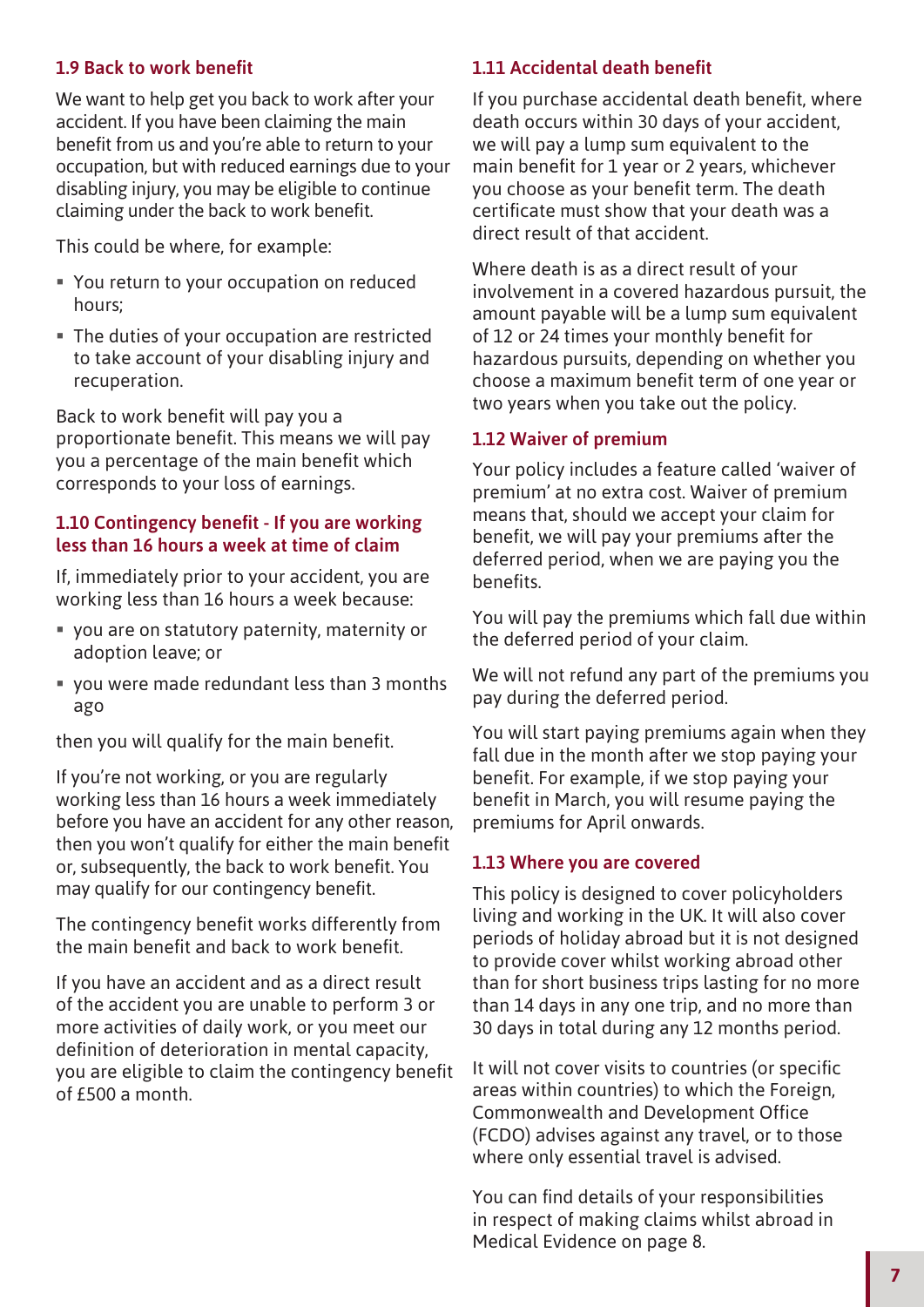# *2.0 Making a claim*

Ideally, you, or a representative acting on your behalf, should tell us as soon as possible when you want to make a claim. We will do all we can to help you during this difficult time.

For details of how to claim for the accidental death benefit, please see page 15.

You can find our contact details and opening hours on the back page of this document. Our experienced and sympathetic claims team will be on hand to explain the claims process and answer any questions you might have.

We recognise you won't always be able to tell us about your claim straight away, but would ask wherever possible that you notify us within the following time scales:

| <b>Deferred</b><br>period | Notification period after stopping<br>work due to disabling injury |  |  |  |
|---------------------------|--------------------------------------------------------------------|--|--|--|
| 30 days                   | 14 days                                                            |  |  |  |
| 60 days                   | 30 days                                                            |  |  |  |
| 90 days                   | 30 days                                                            |  |  |  |
| 180 days                  | 30 days                                                            |  |  |  |

This is because we have to request certain information from you to help us verify your claim and so that we can arrange to pay you the benefit in good time after your deferred period ends. We may even be able to help you access assistance in your treatment.

If you don't notify us within these timescales, or we don't have all the information we need within these timescales to agree your claim, then our ability to assess your claim may be impacted. This means that the start date of your first benefit payment could be delayed. Should this happen, then once your claim is agreed, the first benefit payment will include any backdated benefit due from the end of the deferred period.

Where you ask another person to make the claim on your behalf, we will not be able to share your personal information with that person unless you give us your consent.

This person will act as your representative only to assist you in your claim and cannot make decisions on your behalf. Only a legally appointed representative can make decisions on your behalf.

### 2.1 Information we will need from you to support your claim

At the start of your claim and ongoing, we will let you know what we need from you so that we can check your claim and decide how much benefit we can pay you.

We will ask you to provide us with information to help us confirm your claim is valid and as a direct result of an accident and that it prevents you from carrying out the main duties of your occupation. We will ask you to complete a claim form as well as providing proof of your earnings and any continuing income you're receiving.

We'll also ask for your consent to obtain certain information from another person, such as your employer or a medical professional involved in your care.

The types of information we need are as follows:

#### 2.2 Medical evidence

We will ask you to provide medical evidence to support your claim. This could be a signed, original certificate from your doctor stating that you are unable to carry out your occupation due to your disabling injury as well as any other medical evidence necessary to assess your claim.

All medical evidence we receive must be in English. If you are overseas when you start your claim, we may accept non-UK issued medical evidence, in English or translated into English, from a relevant, qualified and licensed doctor. Where the disabling injury allows, we expect you to return to the UK for medical assessment and treatment within 30 days of being certified as fit to travel and reserve the right in this scenario to stop payment of benefit where you choose to remain outside the UK. You must remain a UK resident to be able to claim.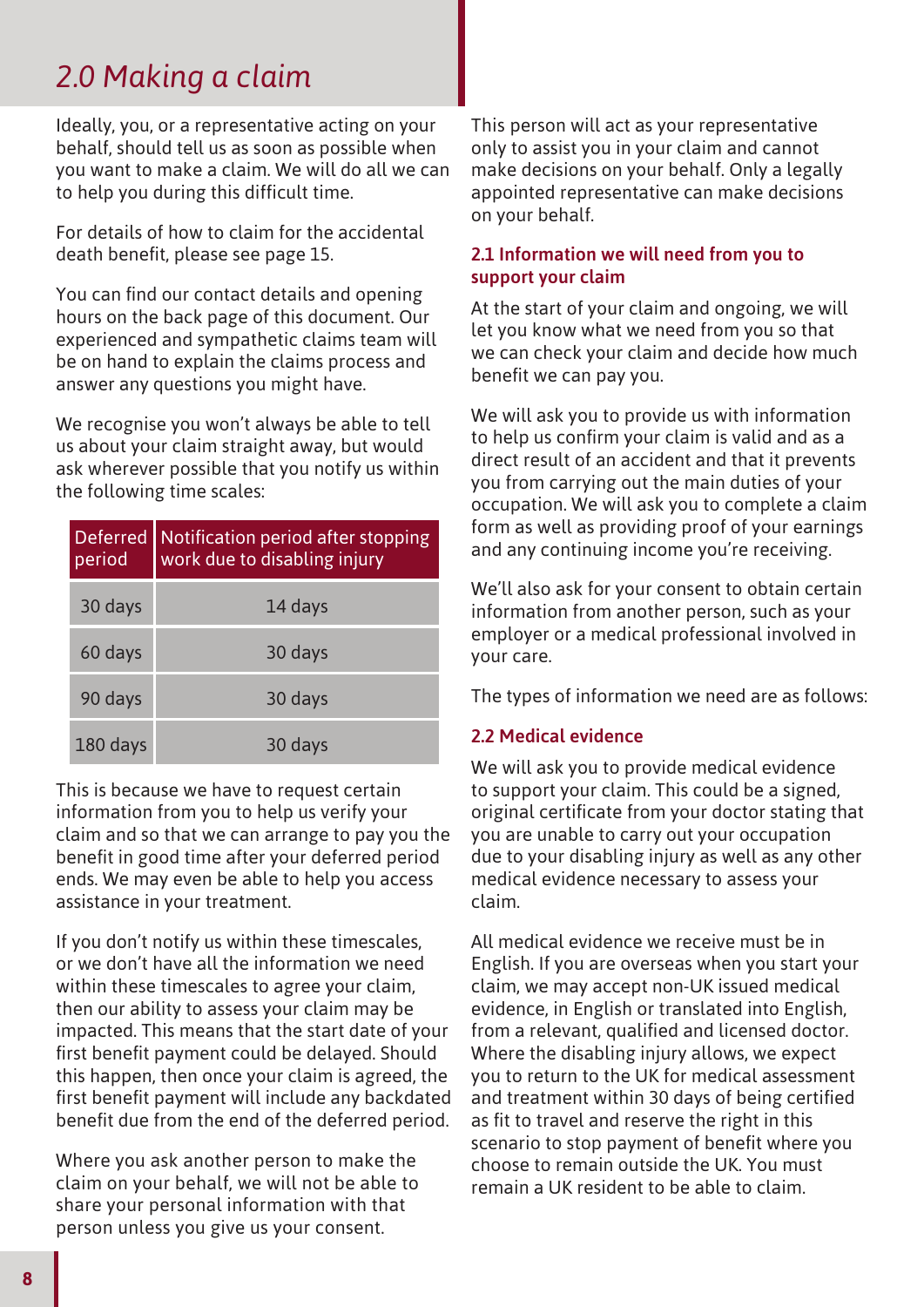We don't accept evidence from homeopaths or other alternative medical practitioners.

We will ask for your consent to:

- allow us to access your medical reports, or to see your test results;
- allow us to contact medical professionals and other third parties involved in your care and claim;
- attend an assessment by a medical professional of our choosing. We will pay for any additional tests or examinations we request to support your claim.

We will send you a consent form to complete which explains your legal rights concerning giving us access to your medical and health records.

Where we accept your medical evidence, we do so on the basis that you will undertake any treatment, take prescribed medication and attend any therapist session or rehabilitation treatment recommended by your doctor or specialist. If you fail to follow the appropriate medical advice you're given, we could decline to pay you the benefit.

We will ask you to provide ongoing medical evidence throughout your claim. What we ask for and how often will depend on the nature and severity of your disabling injury.

# 2.3 Evidence of your earnings

We may ask you to provide evidence of your earnings from your occupation at the time you make a claim.

Depending on whether you're employed, a director or self-employed, we may typically ask for the following documents:

### *Employed and contract workers*

Your last 3 months' payslips or your P60. Where you receive additional benefits in kind, and we took these into account with the amount of benefit you're covered for, we may also need to see your most recent P11D.

Where you are a contract worker, we will ask you to provide evidence of your employment contract(s).

Where you are on statutory maternity, paternity or adoption leave, and have been for less than a year, we will use the 12-month period of earnings immediately before your leave started and will ask you for your 3 months' payslips prior to you taking this leave.

Where you were made redundant in the 3 months before your claim, we use your earnings in the 12 months before your redundancy.

### *Director*

In addition to the financial information above for employed persons, we may also need evidence of:

- your dividend income for the last 12 months, typically that shown on your most recent tax return;
- " your most recent profit and loss accounts.

# *Self-employed*

We may need proof of your personal income / earnings from the business, typically in the form of your most recent tax return, showing your earnings for the previous 12 months. These earnings should include your personal share of income and commission from the business. We may also ask for your most recent profit and loss accounts.

If you have been self-employed for less than 12 months or your latest tax return has not been completed at the time of claim, we will attempt to use alternative sources of information such as bank statements or a letter from your accountant to validate your income. However if we are unable to validate your income this will affect the amount of benefit we are able to pay.

# 2.4 Evidence of your continuing income

Where you receive continuing income, or when the amount of continuing income changes during your claim we will ask you to provide evidence. This is typically:

- bank statements;
- payslips (for employed persons);
- a letter or statement from an insurer.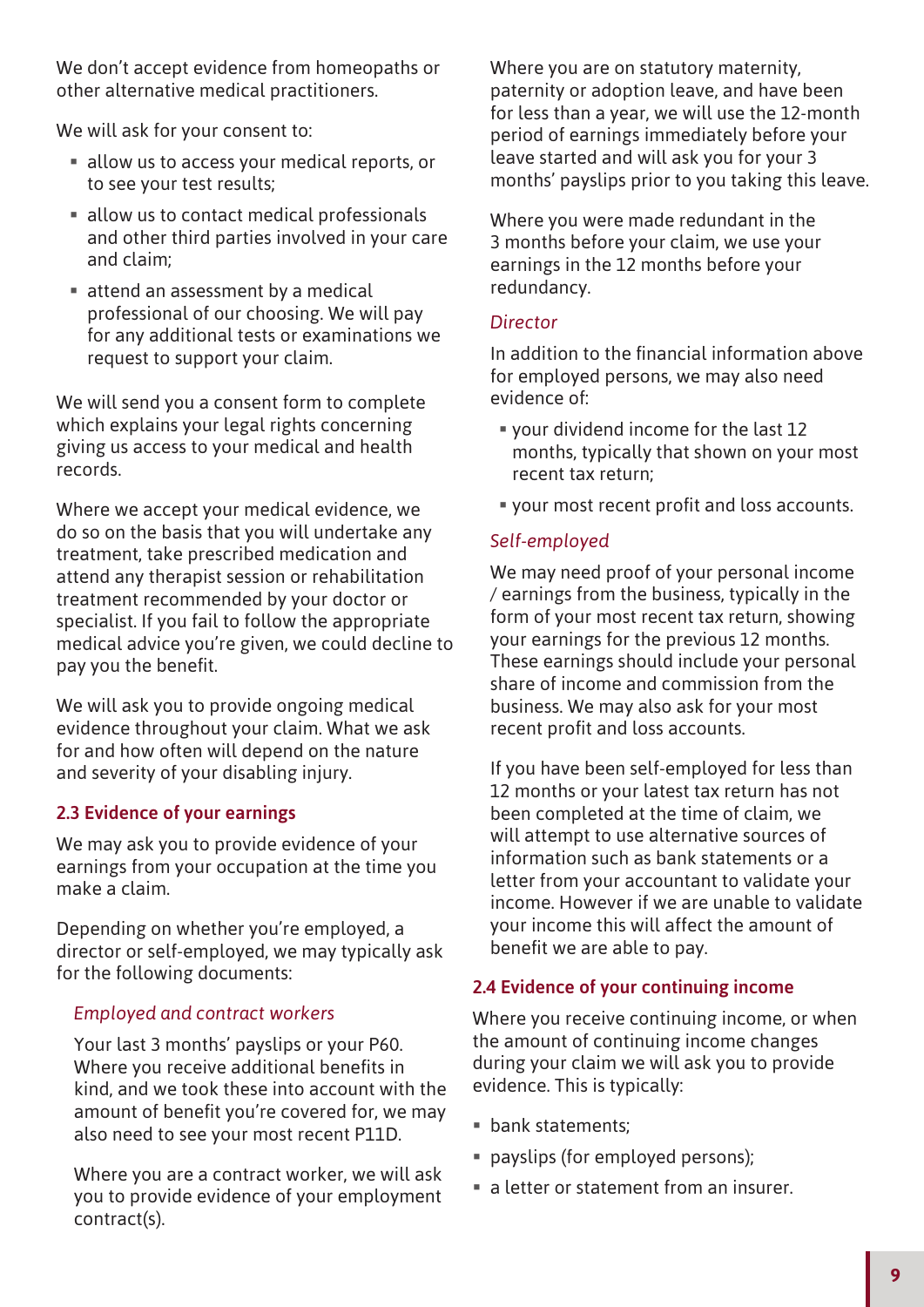# 2.5 How we calculate your main benefit

When we accept your claim for the main benefit under the policy, we will need to work out how much we can pay. In order to qualify for the benefit guarantee, you must provide us with proof of your earnings within 3 months of the policy start date.

We calculate your benefit in a series of steps:

# Step 1

We first check that the amount of benefit you're covered for does not exceed 70% of your earnings immediately before your disabling injury. Where you choose for your benefit to increase each year, we allow for this increase in our calculation.

If your earnings do not support your benefit, we may reduce the amount we pay in line with the maximum cover available.

# Step 2

Next we check whether the benefit guarantee applies.

In **Step 1** we said that we pay claims based on your earnings right before your disabling injury, rather than your earnings at the start of your policy. To guard against falls in your earnings between taking out a policy and making a claim, your policy includes a benefit guarantee. It provides some protection when you claim where the calculation of 70% of your earnings is lower than your chosen benefit amount.

If your chosen benefit amount is £3,000 a month or less, you are eligible for the benefit amount shown on your Policy Schedule.

If your chosen benefit amount is over £3,000 a month, and the 70% calculation in **Step 1** gives a lower figure than your chosen benefit, you are eligible for either £3,000 a month or 70% of your earnings before your disabling injury, whichever is higher.

If the claim is in respect of a disabling injury as a result of an enhanced hazardous pursuit, benefit is payable at the rate shown on your policy schedule, which will be no more than £2,000 a month.

# Step 3

In the last step of the calculation we look at any continuing income you receive. When continuing income is added to your benefit, if it takes you over the benefit guarantee amount (in **Step 2**), we will adjust the benefit payable accordingly so you are not receiving more than 70% of your pre-disabling injury earnings.

Where you pay tax on any of this continuing income, we will use the net figure you receive.

If the amount of continuing income you receive changes during the period that we pay you benefit, then we will re-calculate how much we pay you.

If we have to reduce the benefit to stay within the maximum payable, we won't refund you any premiums or part of your premiums.

We will pay on either the 14th or the 28th of each month, or both dates if you choose to receive half the benefit twice-monthly.

If your benefit starts or ends part-way through a payment period, we will calculate an equivalent daily amount of benefit for the relevant number of days.

On the next page there is an example of a main benefit calculation.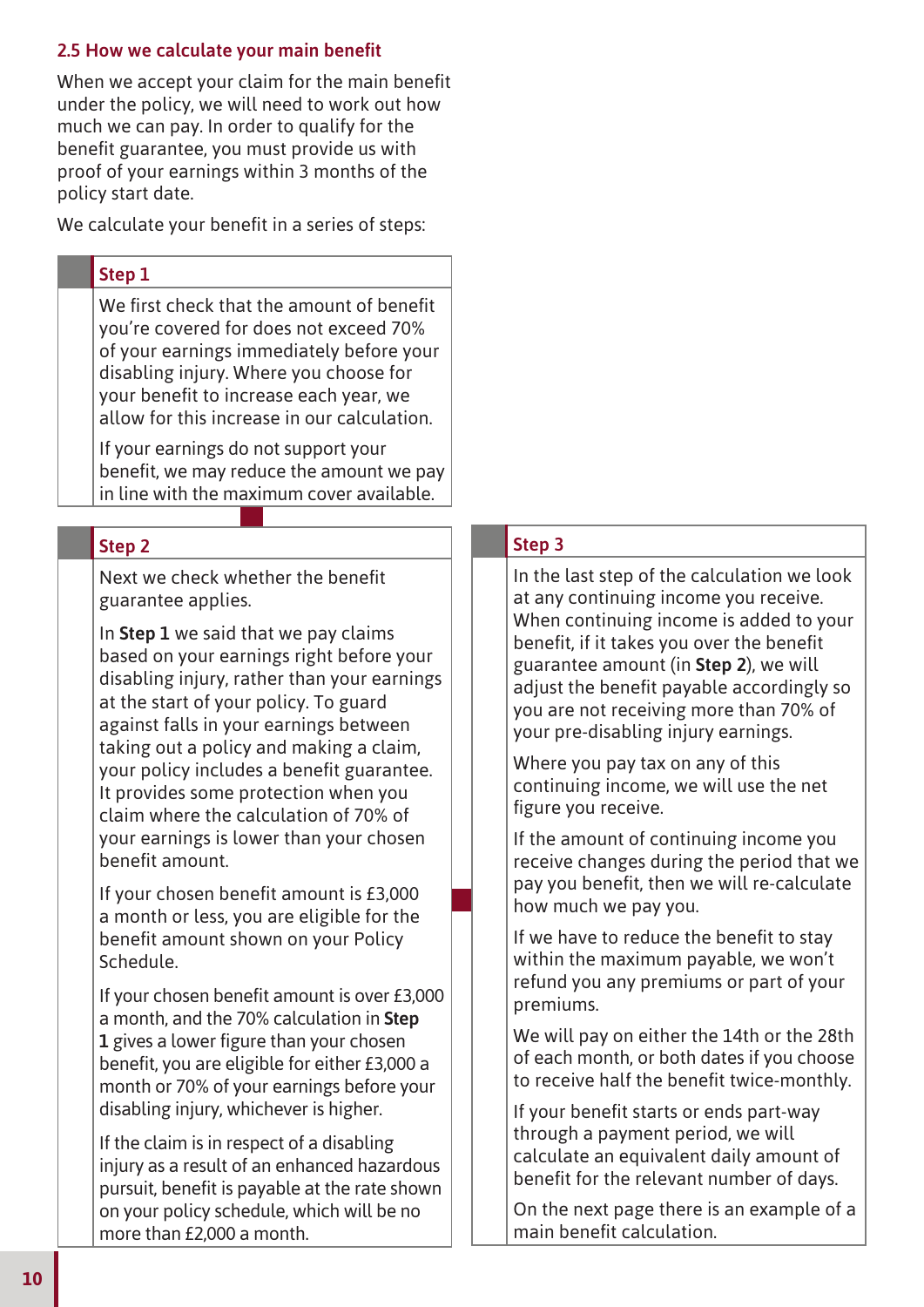# *Example*

Alisha had earnings of £60,000 a year when she took out a policy with us. She sent proof of her earnings when her policy started.

The maximum cover available was £60,000 x 70% = £42,000 a year, equal to £3,500 a month. Alisha chose this amount of cover.

Now that she needs to claim her main benefit, her earnings have fallen to £51,000. Alisha's disabling injury was not as a result of a hazardous pursuit.

# Step 1

We check the maximum amount of benefit available. Alisha's earnings have dropped, so we re-calculate her maximum benefit based on her earnings of £51,000:

£51,000 x 70% = £35,700 a year, equal to £2,975 a month.

### Step 2

Because Alisha's earnings have fallen, we apply the benefit guarantee.

Alisha's selected benefit of £3,500 a month is more than 70% of her earnings (£2,975 a month), so the benefit guarantee applies.

The benefit guarantee means that if her chosen benefit amount is over  $£3,000$  a month, and the 70% calculation in Step 1 gives a lower figure than her chosen benefit, we will pay either £3,000 a month or 70% of her earnings before her disabling injury, whichever is higher.

In Alisha's case, £3,000 is higher than 70% of her earnings, this being £2,975 a month.

The benefit guarantee means that we would pay this benefit of  $E3,000$  a month after Alisha's deferred period.

| Step 3                     |                                       |                                |                                                                                                                                                                                                                                                                                  |                                         |         |                                   |  |
|----------------------------|---------------------------------------|--------------------------------|----------------------------------------------------------------------------------------------------------------------------------------------------------------------------------------------------------------------------------------------------------------------------------|-----------------------------------------|---------|-----------------------------------|--|
| out the amount we pay her. |                                       | £3,000 - £300 = £2,700 a month | We then take her continuing income into account. Alisha has net continuing income of £300<br>a month. When added to the figure calculated in Step 2, it would take her benefit over the<br>maximum benefit guarantee amount of £3,000, so we deduct this from the £3,000 to work |                                         |         |                                   |  |
| Original<br>earnings       | <b>Monthly</b><br>benefit<br>selected | <b>Earnings</b><br>claim       | Maximum<br>at start of 70% of latest<br>earnings                                                                                                                                                                                                                                 | <b>Guaranteed</b> Continuing<br>benefit | income. | Monthly<br>benefit we<br>will pay |  |
| £60,000                    | £3,500                                | £51,000                        | £2,975                                                                                                                                                                                                                                                                           | £3,000                                  | £300    | £2,700                            |  |

If Alisha's continuing income stops completely during her claim, we will increase her benefit to £3,000 a month.

These figures are for illustrative purposes only. If you claim the benefit, the amount we pay you will depend on your individual circumstances.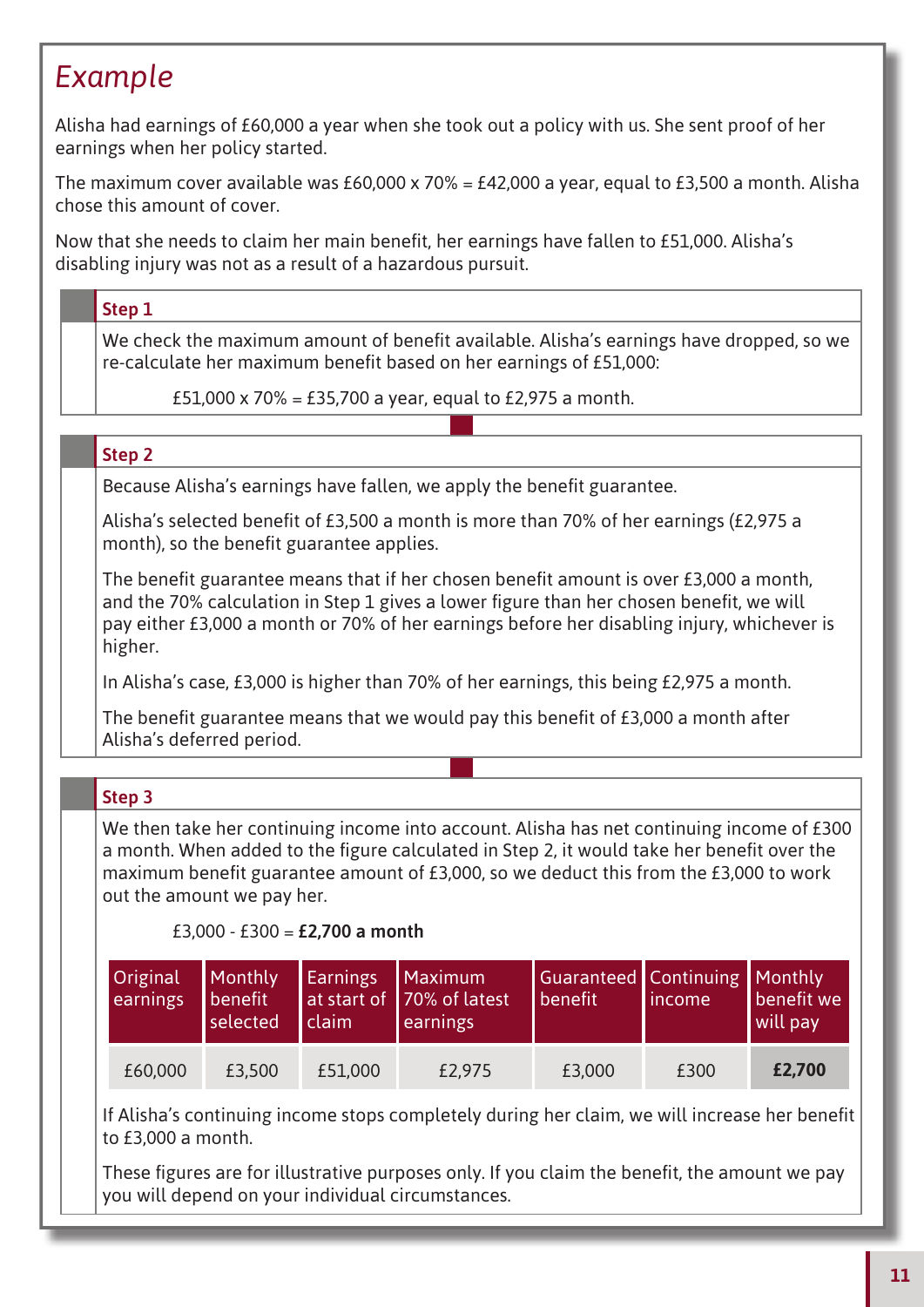# 2.6 Paying your main benefit

We will pay all benefit payments in GB pounds sterling to a UK bank account in your name.

Your Policy Schedule will show a monthly benefit, which we will pay on the 14th or the 28th of each month. If you would prefer to receive your benefit twice a month, we will pay you at half the monthly amount on the 14th and 28th of each month.

### 2.7 How long you can claim for

You can claim for a maximum of your selected period of one year or two years as shown on your Policy Schedule, provided we have all the evidence we need to support your claim.

If you claim for the full term of one year or two years after your accident, your claim will end.

# 2.8 When we stop paying the main benefit

We will continue to pay the benefit until one of the following happens:

- You get better and your disabling injury no longer prevents your ability to work in your occupation;
- You return to work in your occupation;
- " You are no longer suffering a loss of earnings;
- You become resident outside of the UK;
- Your benefit has been paid for the full benefit term;
- **The policy ends because it's reached the end** of its term;
- We do not receive the ongoing medical or financial evidence we need to continue paying the benefit:
- You cancel the policy;
- You retire from your occupation;
- You die.

# 2.9 Claiming again for the main benefit

If you return to work before your maximum benefit term is reached, then we accept a claim for the main benefit for the same disabling injury within 30 days of your return to work, we will not apply a deferred period. We will continue your claim. Effectively, we will treat your claim as carrying on from the date your disabling injury recurred. In this scenario we will resume paying benefit from that point forwards for the remaining period of your claim.

If you return to work and then have a different accident and this causes disabling injury, we will treat this as a new claim.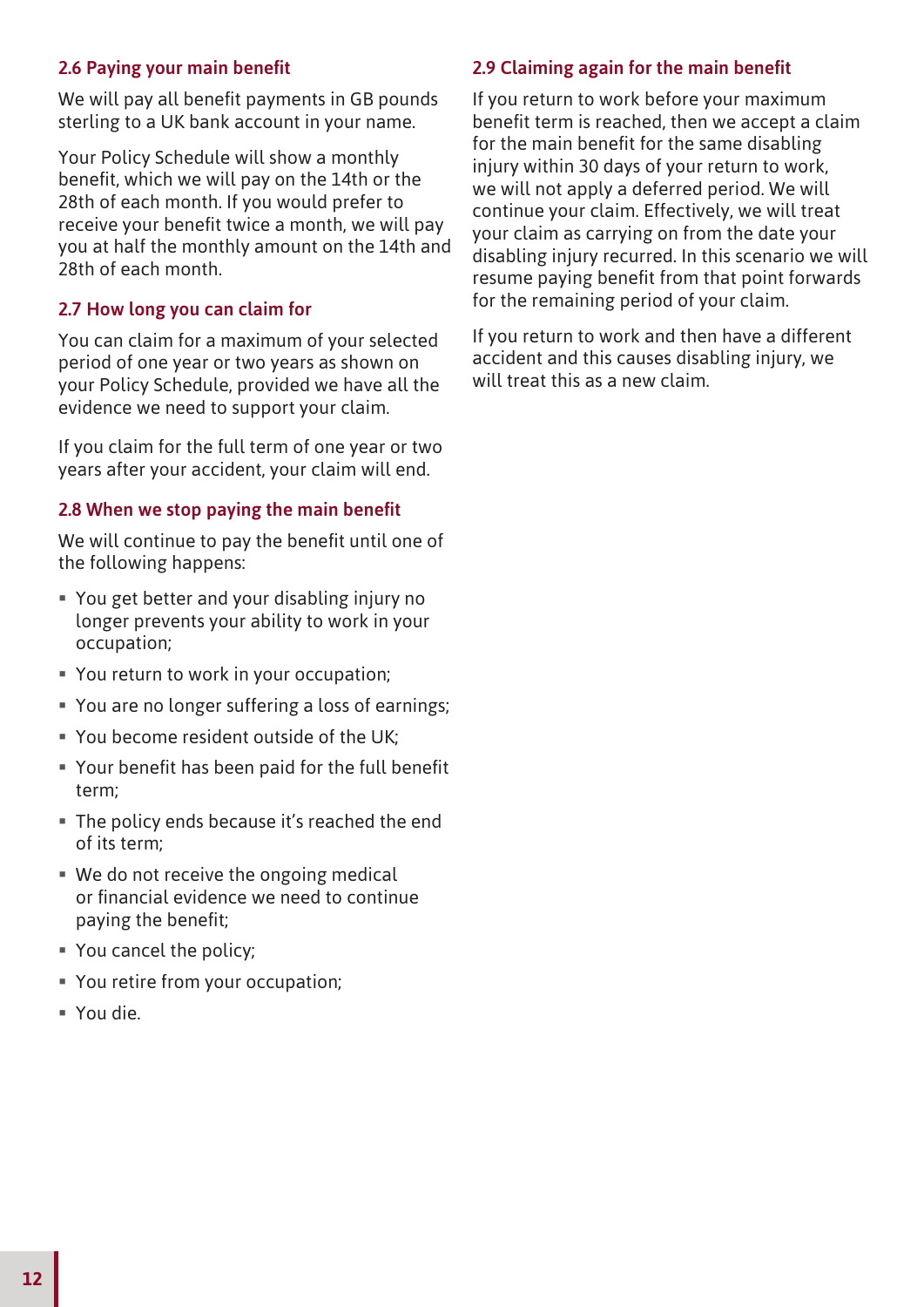### 2.10 When we pay the back to work benefit

Where we accept your claim, we aim to pay this benefit to follow on directly after we stop paying you the main benefit, so you don't have to wait the deferred period.

As with the main benefit, the back to work benefit is paid in arrears and you can choose to be paid monthly or twice monthly.

#### 2.11 When we stop paying the back to work **benefit**

We will continue to pay this benefit until one of the following happens:

- You get better and your disabling injury no longer prevents your ability to perform your occupation;
- " You are no longer suffering a loss of earnings;
- You become resident outside of the UK;
- $\blacksquare$  We have paid the main benefit and back to work benefit for the combined maximum benefit term of  $1$  or  $2$  years;
- Your policy reaches the end of its term at your selected birthday age between 60 and 70;
- We do not receive the ongoing medical evidence we need to continue paying the benefit:
- You cancel the policy;
- You retire from your occupation;
- You die.

#### 2.12 How we calculate your back to work **benefit**

We calculate the difference between what your earnings were at the start of your claim for the main benefit and what your earnings are now. This gives us a percentage telling us by how much your earnings have changed. We then multiply your main benefit by that percentage. This figure will be your back to work benefit.

On the next page there is an example of your back to work benefit calculation.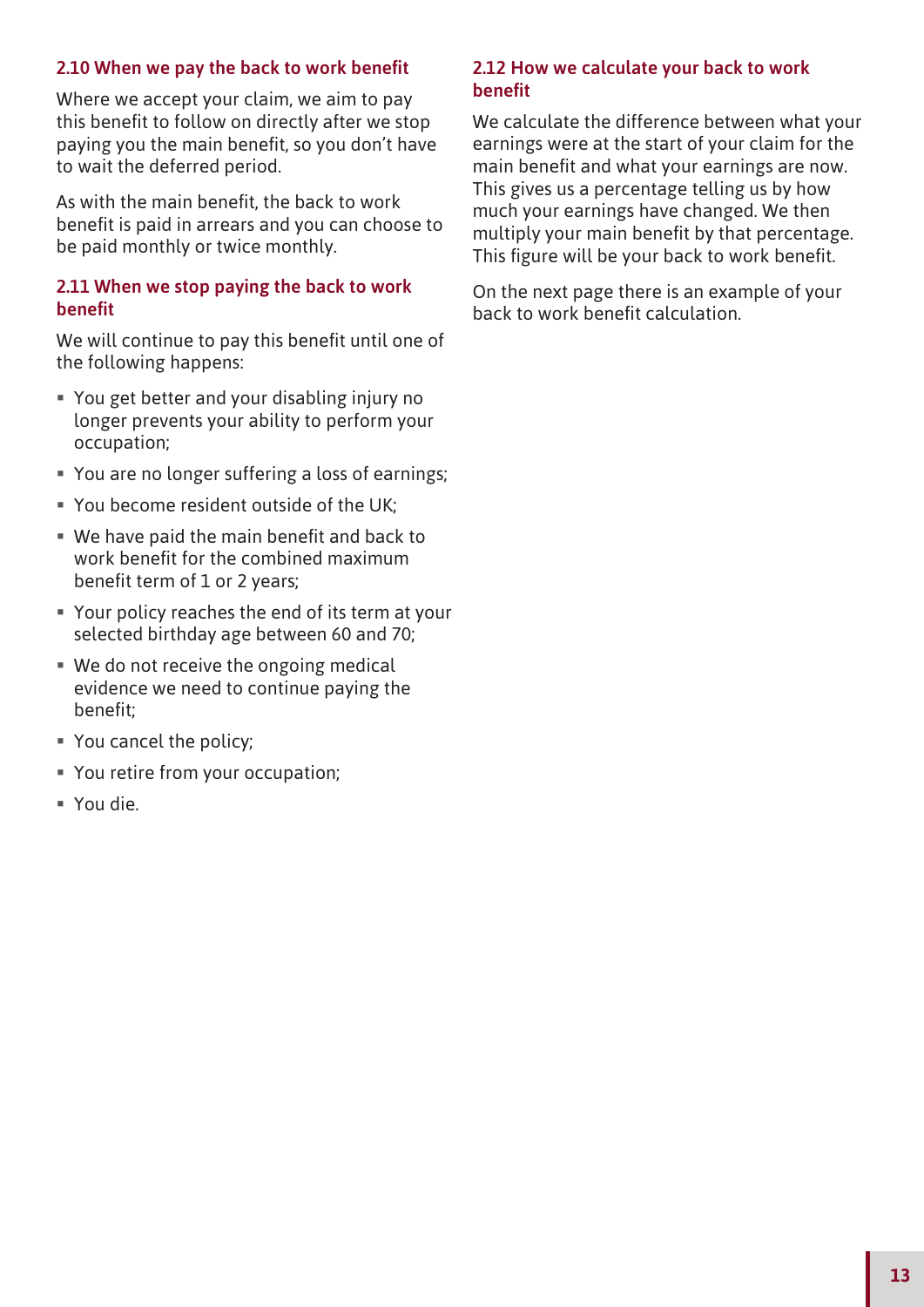# *Example*

Earnings at time of disabling injury – earnings now  $x$  amount of main benefit

Earnings at time of disabling injury

Here's a worked example to show how we use this calculation:

Jo's earnings were £30,000 before her disabling injury and she is now returning to her occupation on restricted duties for a few months as she recuperates, so will only have earnings of £18,000.

The difference in Jo's earnings is calculated like this:

| £30,000 - £18,000 | which is the same as | £12,000 | $=$ | 40% |
|-------------------|----------------------|---------|-----|-----|
| £30,000           |                      | £30,000 |     |     |

So she has lost £12,000 or 40% of her earnings. This means we will pay Jo 40% of the main benefit as a back to work benefit.

We were previously paying Jo her main benefit of £1,200 a month.

Her back to work benefit will be 40% of £1,200, which is £480 a month.

If you choose to receive your benefit twice monthly, we will make payments at half the monthly rate.

If your benefit starts or ends part-way through a payment period, we will calculate an equivalent daily amount of benefit for the relevant number of days.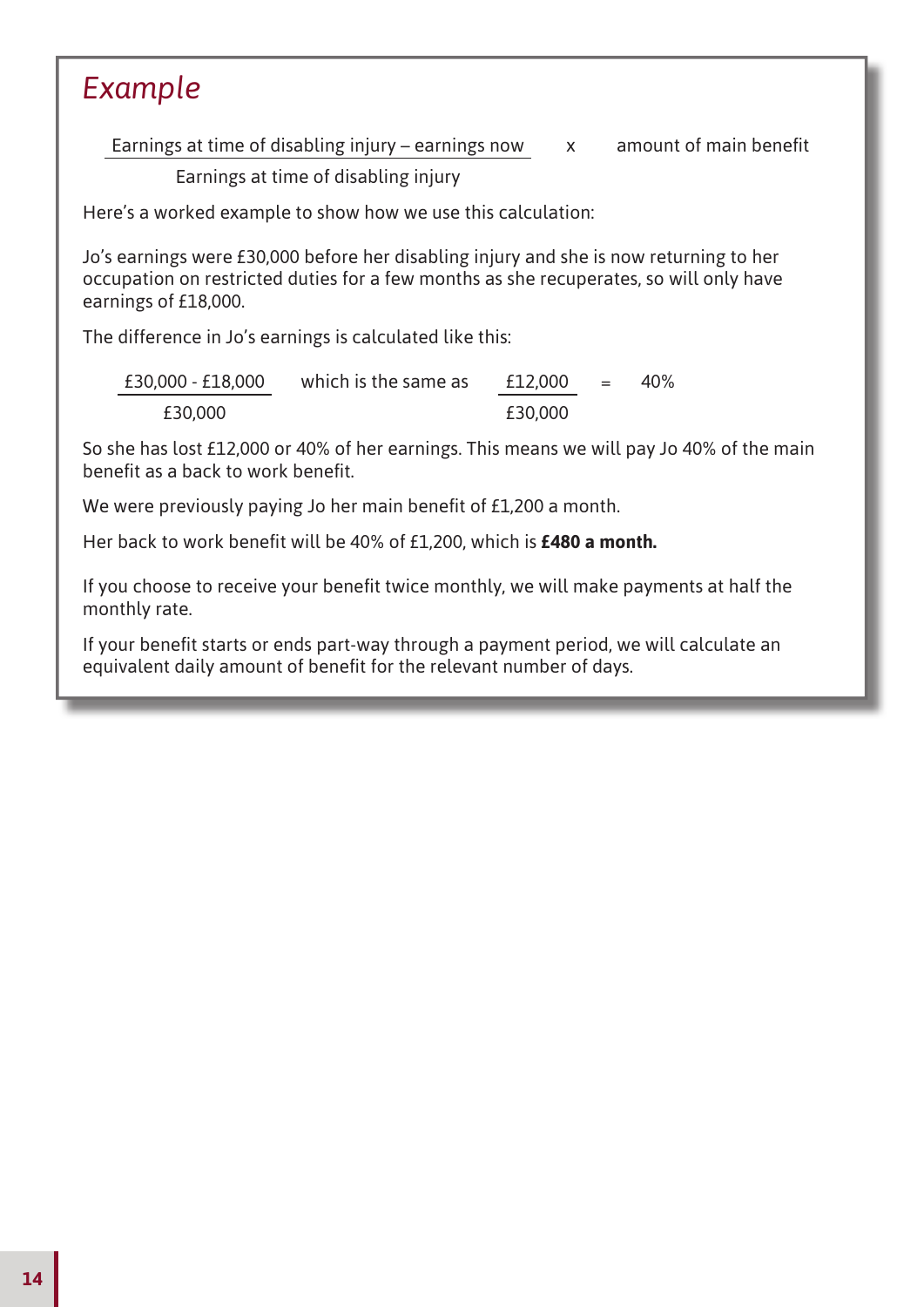# 2.13 When we pay the contingency benefit

This benefit is payable where we accept your claim. We pay the benefit to you after your deferred period has ended.

Claims for this benefit are limited to 12 monthly payments, or 24 twice monthly payments, in total over the duration of the policy. If your benefit starts or ends part-way through a payment period, we will calculate an equivalent daily amount of benefit for the relevant number of days. Payments will first become due at the end of your deferred period and will be made in arrears.

Any continuing income you receive will be deducted from the maximum £500 a month payment.

#### *Example*

Sarah makes a claim for contingency benefit, which we accept. She receives net continuing income of £100 a month. We deduct this £100 from the benefit of £500 a month and pay her £400 a month.

If we pay a claim under this benefit you must be working for 16 hours a week or more, for a continuous period of 6 months, before you can make a claim under the main benefit.

### 2.14 When we stop paying the contingency **benefit**

We will continue to make payment of benefit until one of the following happens:

- You are no longer unable to perform 3 or more activities of daily work or you no longer meet our definition of deterioration in mental capacity, whichever is relevant to your claim;
- $\blacksquare$  We have paid the benefit for a total of 12 months or 24 twice-monthly payments. Please note that this maximum term is not for each claim. It is a maximum across the whole policy term;
- You become resident outside the UK;
- Your policy reaches the end of its term;
- $\blacksquare$  We do not receive the medical or financial evidence we need to continue paying the benefit;
- You cancel the policy;
- You retire from your occupation;
- You die.

### 2.15 Claiming for Accidental Death Benefit

Claimants should use the contact details on the back page of this document.

We will pay the benefit to the appropriate payee and upon receipt of the appropriate supporting evidence, which could include probate or letters of administration.

Payment of the accidental death benefit may form part of the estate for inheritance tax purposes.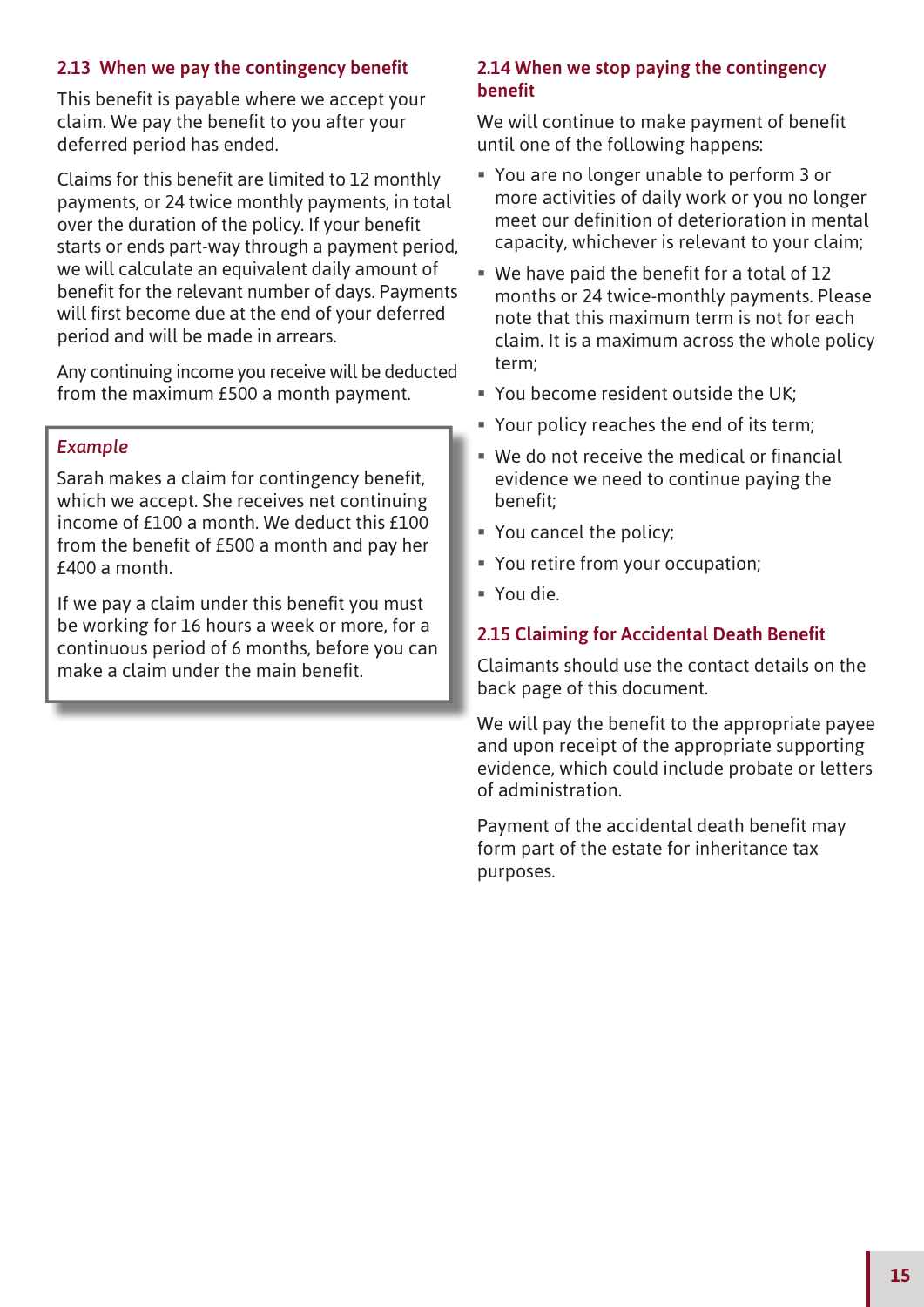# *3.0 Your premiums*

To continue having the cover provided by this policy you will pay premiums throughout the duration of your policy, except when we are paying you benefit and also paying your premiums for you under the waiver of premium benefit.

Premiums are due monthly on the same date each month. They are payable monthly or annually in advance by direct debit on the dates shown on your Direct Debit Confirmation which contains details of the Direct Debit Guarantee. You can pay your direct debit on any day between the 1st and 28th of the month.

If you would like to change your premium payments from monthly to annually or from annually to monthly, you can ask us to do this at the policy anniversary.

# 3.1 When we can review your premiums

Your premiums may change each year, as a result of the following:

- a. If you choose for your benefit to increase with RPI each year, we will factor the cost of this increase into your premiums;
- b. The premiums you pay for your policy have an increase factored in each year to take account of age-related risks;

In addition, every five years we will review your premiums and either increase or decrease them to make sure you are paying the right amount for your cover. We will not review rates on an individual basis.

When we do this, we look at the expected future frequency and value of all claims for our Accident Only Income Protection policies for all our policyholders. The premiums you pay take these and related costs into account, and so our review also looks at any expected changes to these costs because of taxation, regulation, and other assumptions we used when we set your premiums.

Where this results in new premiums, the change will take effect from your next policy anniversary.

Any change we make at a five year review will be combined with the factored annual increase because of your age, and any increase because of RPI, and could result in your premiums going up or down for the next year or staying the same until the next annual review.

We will write to you in good time before each anniversary of your policy to tell you your new premiums for the following policy year.

### 3.2 Missed premiums

It's important to keep up payment of your premiums to maintain the cover provided by this policy. Any unpaid premiums could mean we won't pay benefits, or even that we end your policy.

Should you be aware of any changes which could prevent us collecting your premiums, for example if you change bank, or are experiencing financial difficulty, please contact us as soon as possible, so that we can offer appropriate assistance.

If you miss a premium, we will write to you to let you know and ask you to contact us to make arrangements to pay it. If you don't pay it within one month after it becomes due, you will lose your entitlement to claim benefits.

If you miss three months' premiums, you can pay them up to date at any time before the end of the third month. If you're not able to do this by the end of the third month, we will end your policy and all cover under it. It won't be possible to reinstate your policy after this time.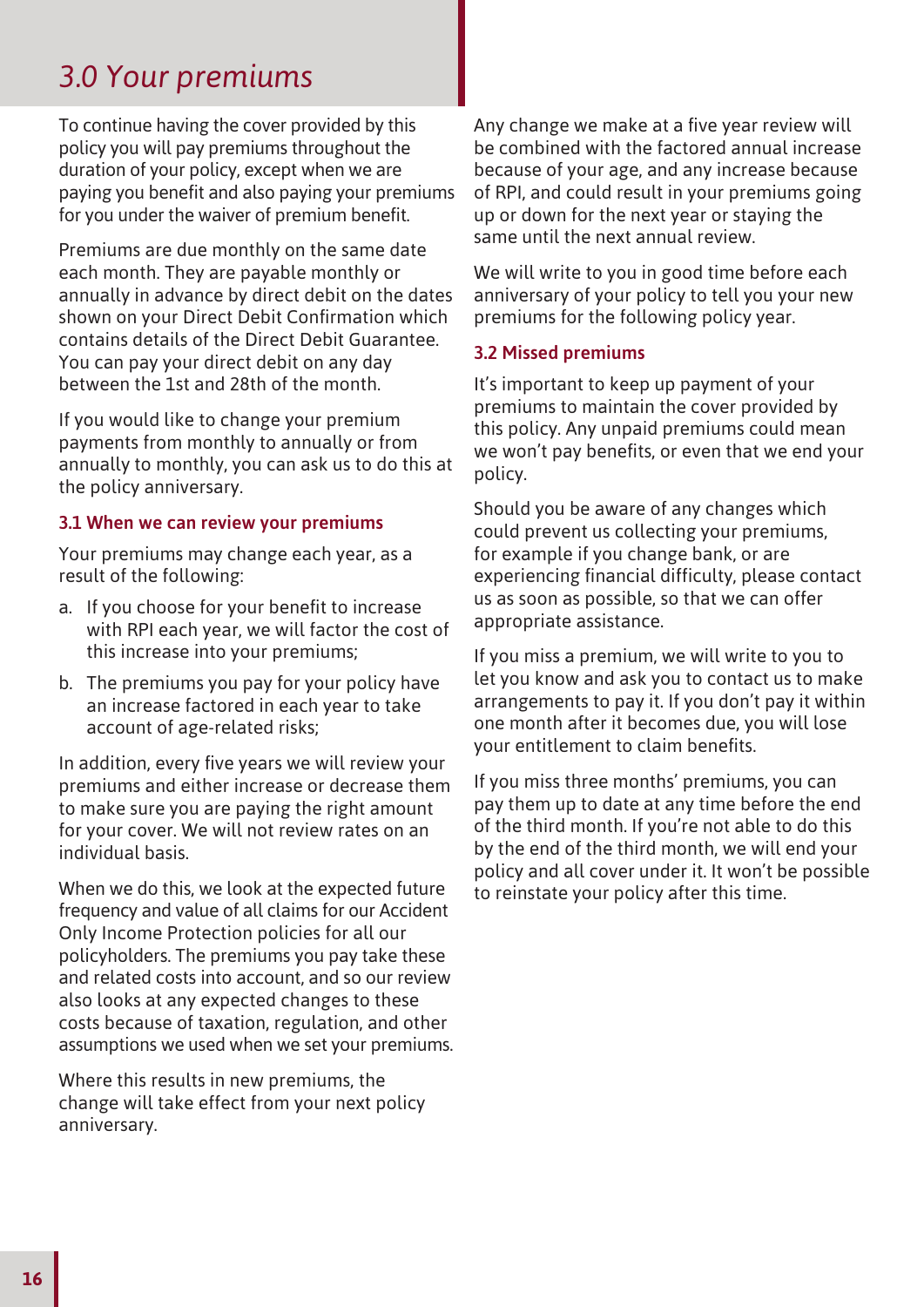# *4.0 Reviewing your cover*

Throughout the time you hold this policy, you should review your cover and policy terms to make sure they are still appropriate to your working circumstances and budget.

For example, you should review your cover when:

- your occupation changes;
- your earnings change;
- $\blacksquare$  your ill health benefits from your employment or business change;
- you consider taking out a new insurance policy to protect your income, or you change or cancel an existing policy;
- you change your retirement plans, such as the age at which you expect to retire;
- you become unemployed or regularly work less than 16 hours a week;
- you are no longer resident in the UK or are no longer working in the UK. In this scenario you should tell us immediately. We will arrange to close your policy and take no further premiums from you.

If you want to discuss changes to your policy, please contact us using the details on the back cover of this document, or contact your financial adviser.

You can make certain changes to your policy at any time, except when you are currently claiming benefit or when you are eligible to make a claim for benefit.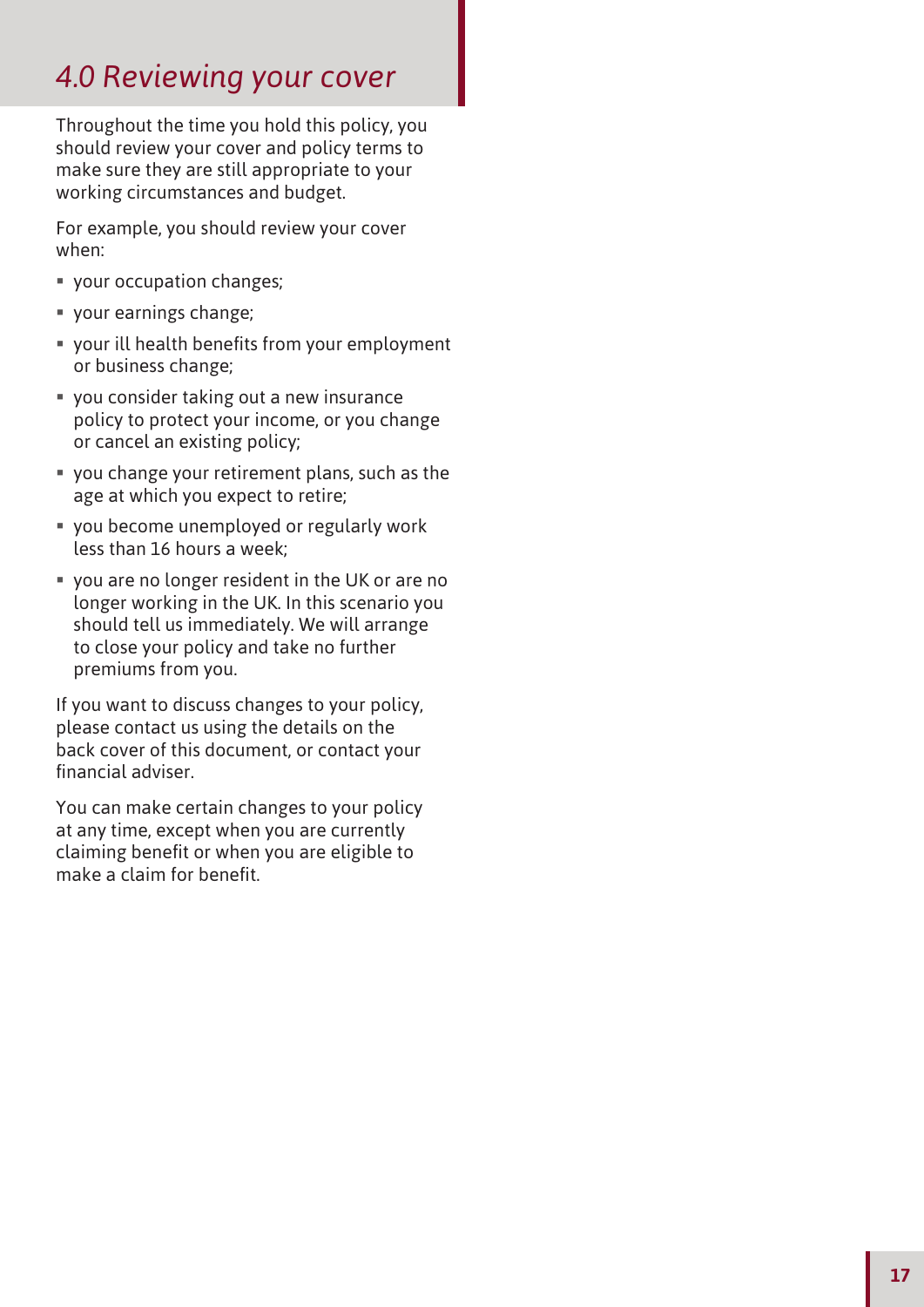# *5.0 Making changes*

# 5.1 Changes to your personal information

Please carefully read through and check the copy of your application and Policy Schedule. You should notify us of any incorrect or missing information as soon as possible.

Please tell us about any change to your name, postal or email address, telephone number or bank details as soon as possible, so we can maintain contact with you and collect your premiums when due.

We may ask you to provide further information, such as evidence of a change of name on marriage.

You should also tell us of any changes to your continuing income when claiming benefit, or if you are no longer resident in the UK or working in the UK.

### 5.2 Changes to your occupation

If you change your occupation, you need to let your financial adviser or us know immediately and you can apply for a change to your cover.

We could refuse to cover your new occupation if it is not one that we are prepared to cover.

If we cover your new occupation, then you can apply for a change to your cover. We will assess your application and let you know if this means an increase or decrease to the premiums you are required to pay. We might also restrict the deferred periods available to you.

#### 5.3 If you become unemployed or a houseperson

Should your circumstances change and you become unemployed or a houseperson while you are a policyholder, you should inform us as may wish to reassess whether the policy still meets your demands and needs.

After these time periods, the benefits you are eligible to are restricted to the contingency benefit and accidental death benefit.

To tell us about any changes, please find our contact details on the back page of this document.

# 5.4 Changing the payment frequency of your premiums

Premiums are due monthly, and you can pay for them in advance either monthly or annually. If you wish to change the frequency, from either monthly to annually, or from annually to monthly, you can do so at your policy anniversary.

When we write to you each year to confirm your premiums for the following year, we will remind you about this option. If you wish to change the frequency you need to tell us before your policy anniversary so that we can change your direct debit instruction.

#### 5.5 Making changes to your cover

If you apply to:

- $\blacksquare$  increase your monthly benefit;
- **•** reduce your deferred period;
- **Extend your policy end date;**
- $\blacksquare$  increase your benefit term from one year to two years.

then we will ask you about your earnings and occupation from which we can assess your application.

You can apply to make any of these changes provided you're not claiming or you are eligible to claim and that you apply at least five years before the end of the policy.

Our assessment of your change request may result in on one or more of the following outcomes being offered to you:

- Cover which is lower than the normal maximum amount of cover available;
- A reduced choice of deferred periods;
- We specify a particular policy end date for the terms.

You will then be able to decide whether you wish to accept our revised offer. You don't have to accept our offer.

In some cases we may we decline to cover the change to your policy.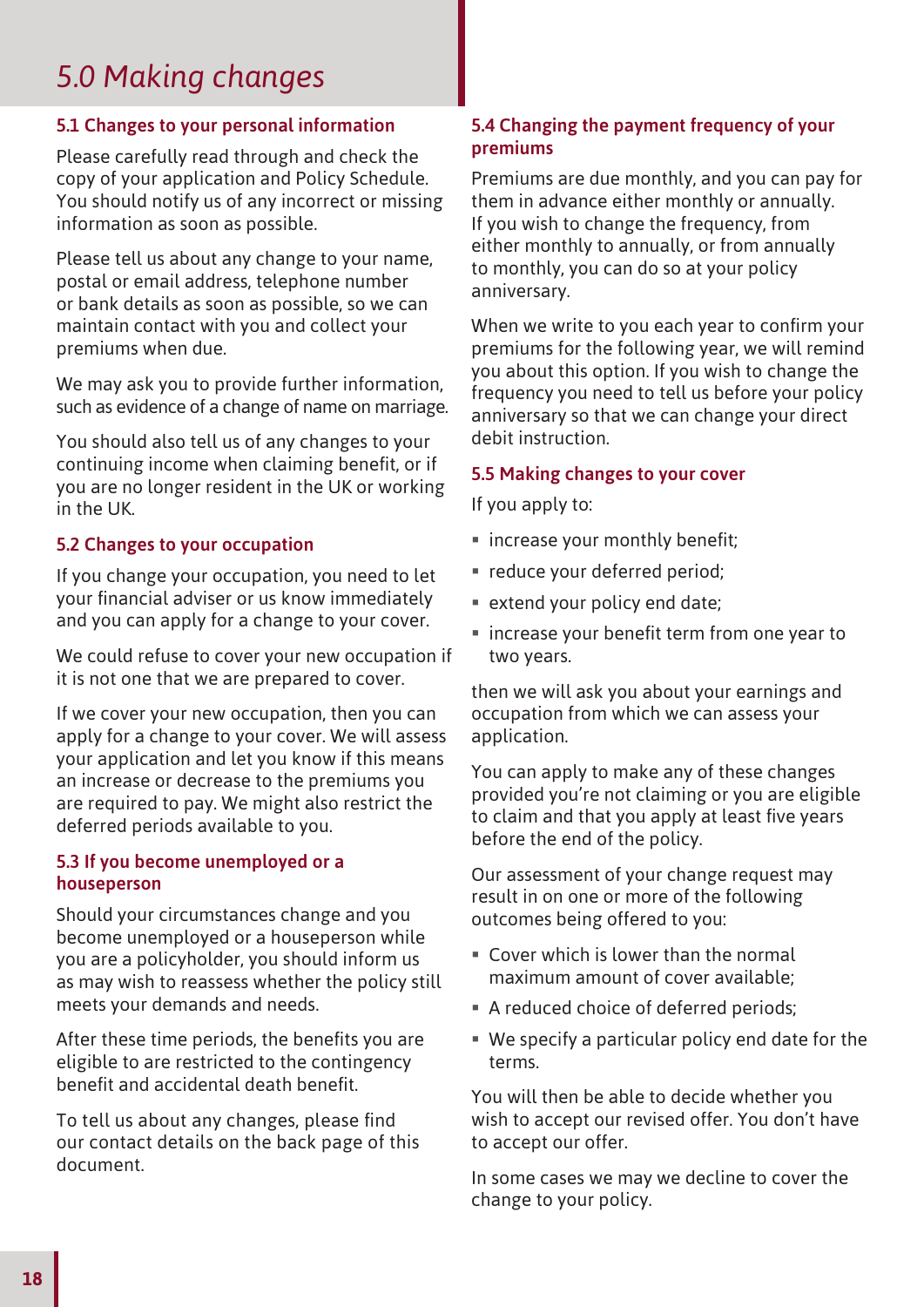For any other changes, we will let you know your new premiums.

You should also consider shopping around to see whether you can find more appropriate cover for your needs with other providers.

The changes you can make are as follows:

#### 5.6 Increasing or decreasing your benefit amount

You can apply to increase your benefit amount in increments of £100 a month, provided your new benefit amount does not exceed either:

£6,000 a month; or

70% of your earnings at the time of your increase, whichever is lower.

Where your benefit amount has been increased each year because of the increase in the RPI, we'll take these increases in cover to date into account in working out the maximum amount you can be covered for.

We will ask you some questions about your earnings and occupation to help us assess your application.

You can apply to reduce your benefit amount in increments of £100, provided your new level benefit amount does not go below £500 a month.

#### 5.7 Increasing or decreasing your deferred period

The deferred period options are 30, 60, 90 and 180 days.

You can apply to reduce your deferred period at any time, provided your current deferred period is greater than 30 days.

We will ask you some questions about your earnings and occupation to help us assess your application.

You can apply to increase your deferred period at any time, provided your current deferred period is less than 180 days.

### 5.8 Increasing or decreasing your benefit term

You can decrease your benefit term from two years to one year at any time.

You can increase your benefit term from one year to two years provided you're not claiming or you are eligible to claim and that you apply at least five years before the end of the policy. We may ask you some questions about your earnings and occupation.

#### 5.9 Increasing or decreasing your policy term (end date)

Your policy term will be for a minimum of 5 years and you will have chosen for your policy to end at an age between 60 and 70.

Your policy will last until the end of the term you chose when you applied, unless one of the following happens first:

- You are no longer resident in the UK;
- You change to an occupation we don't cover;
- You retire from your occupation;
- You tell us to cancel your policy;
- You fail to pay your premiums for 3 consecutive months;
- You die.

You may be able to change your policy end date should your circumstances change.

You can apply to increase your policy end date, provided your current end date is below age 70.

You can apply to reduce your policy end date at any time, provided your current end date is between ages 65 and 70.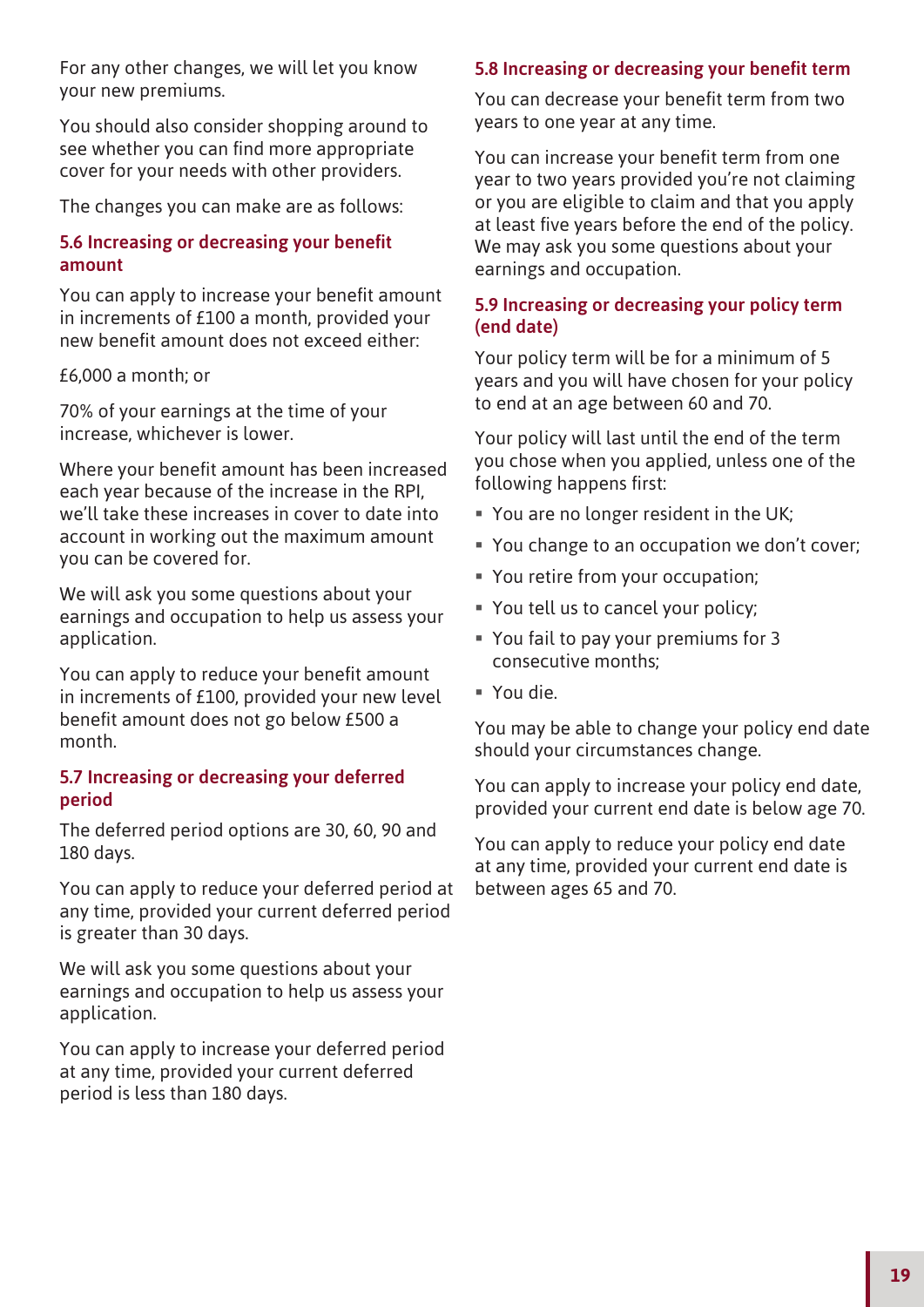# 5.10 Change from indexation to a level benefit

Should you choose indexation this will be shown on your Policy Schedule.

You can change to a level benefit at any time.

You cannot change to an indexation from a level benefit, even if you previously had indexation before changing to a level benefit.

#### 5.11 Adding, removing or changing cover for enhanced hazardous pursuits benefit

You can apply to add, change or remove cover for enhanced hazardous pursuits but if you are adding or increasing this benefit, you must apply to do so at least five years from your policy end date.

You can increase your cover for hazardous pursuits provided this does not take your cover above the level of main benefit or above £2,000 a month.

You can reduce your cover for hazardous pursuits at any time, as long as this does not take cover below £500 a month.

#### 5.12 Adding or removing accidental death **benefit**

You can add or remove the accidental death benefit but must apply to do so at least five years from your policy end date.

Adding this benefit will increase your premium.

#### 5.13 Changes we can make

We can vary these policy conditions:

- $\blacksquare$  to reflect changes in legislation, regulation or taxation which affect the policy;
- to allow us to administer the policy more efficiently;
- to clarify anything which is unclear;
- to correct any errors;
- to provide enhanced policy features or options.

We will write to you in good time to give you notice of any change to the policy conditions and explain any options you have at the time.

Nothing in these policy conditions affects your statutory rights.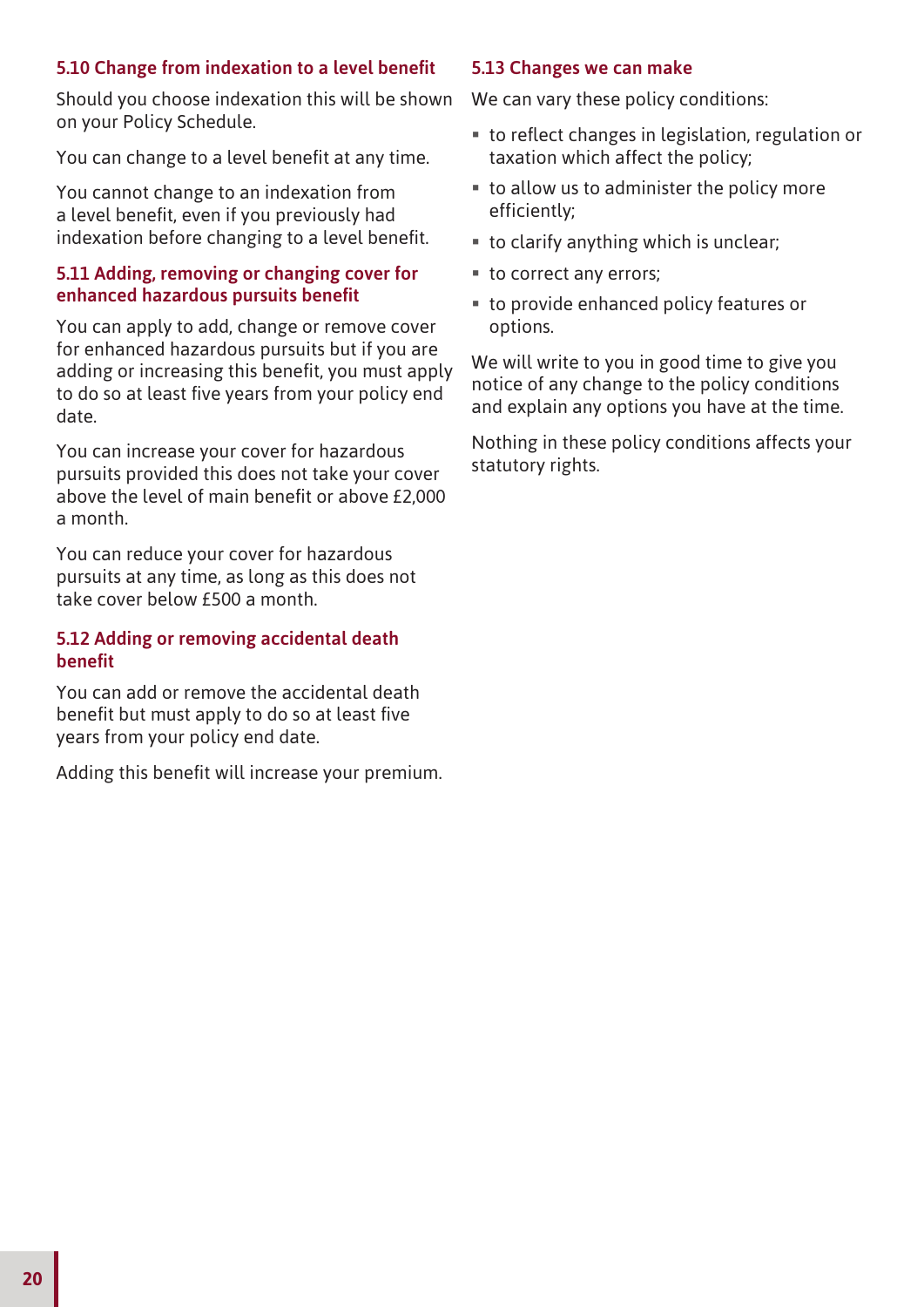# *6.0 General Information*

# 6.1 Who can apply for this policy

You are eligible to apply for the Accident Only Income Protection policy if you are:

- **F** resident in the UK and working in the UK;
- aged at least 18 and have not passed your 60th birthday;
- 5 years or more from your policy end date when your policy starts;
- registered with a doctor in the UK who has access to your medical records from the past 3 years;
- a UK bank account holder and can pay premiums from that account;
- employed or self-employed and working at least 16 hours a week; and
- working in an occupation we cover. This is because not all occupations can be covered by this policy.

# 6.2 Customer categorisation

We are required by the Financial Conduct Authority to categorise our customers to determine the level of protection they will receive. On this Accident Only Income Protection policy we will treat you as a retail consumer. This gives you the highest level of protection available under the Financial Conduct Authority rules.

# 6.3 The Policy Schedule

Your Policy Schedule shows the personalised details of your policy, including the start and end date of this Accident Only Income Protection policy with National Friendly, which is the manufacturer of this product.

# 6.4 Applicable law, language and currency

In the event of a dispute we will try and solve any disagreements quickly and efficiently. If you are not happy with the way we deal with any disagreement and you want to take court proceedings, you must do this within the UK.

All correspondence will be in English, and all currency used will be in GB pound sterling (£).

# 6.5 Cancelling the policy

You can cancel your policy at any time and will lose all cover if you do. To tell us you wish to cancel please see our contact details on the back page of this document.

The policy has no cash-in value.

# *Within 30 days*

You have the right to change your mind and cancel your policy within 30 days of receiving your welcome pack of policy documents which includes your Policy Schedule.

If you cancel your policy within the first 30 days, we will refund any premiums you have paid provided you haven't made a claim in the meantime.

# *After 30 days*

If you choose to close your policy after 30 days of receiving your welcome pack, we will not refund any of your premiums, except for any which we receive after the month in which you cancel. For example: a premium received by us on 1st February after your cancellation instruction is given on 29th January would be refunded. Your policy will end from the last day of the month for which cover was purchased by your last premium.

To cancel your policy please let us know as soon as possible.

### *When we can cancel your policy*

- If you have missed three premiums and your policy has then lapsed;
- If you have made a fraudulent claim.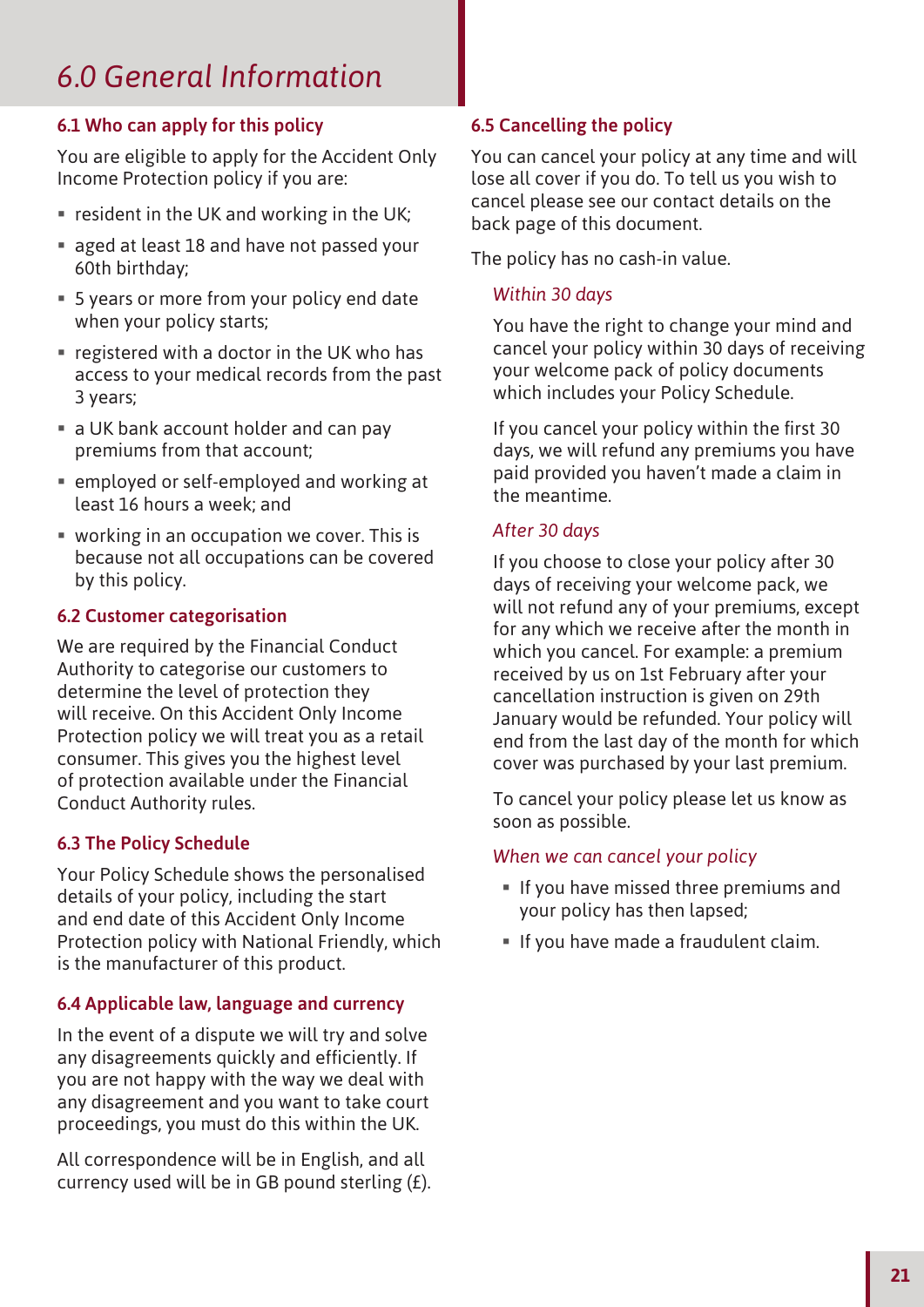# 6.6 Fraudulent claims

Throughout your dealings with us we expect you to act honestly and to disclose relevant personal information to us which is truthful, complete and accurate. If you or anyone acting for you:

- a. knowingly provides information to us as part of your application for your policy, or when applying to make changes to your policy, that is not true, accurate and complete to the best of your knowledge and belief; or
- b. knowingly makes a fraudulent or exaggerated claim under your policy; or
- c. knowingly makes a false statement in support of a claim; or
- d. submits a knowingly false or forged document in support of a claim; or
- e. makes a claim for any loss or damage caused by your wilful act or caused with your agreement, knowledge or collusion,

#### then:

- i. we may prosecute fraudulent claimants;
- ii. we may make the policy void from the date of the fraudulent act;
- iii. we will not pay any fraudulent claims;
- iv. we will be entitled to recover from you, or anyone else who benefits, the amount of any fraudulent claim already paid under your policy since the start date;
- v. we will increase your premiums to what they would have been, if the fraud had not been perpetrated. In addition, we will be entitled to recover the difference between the premiums you would have paid if the fraud had not been perpetrated, and the premiums you actually have paid, from you or from the value of any amount we have paid or will pay out in benefit;
- vi. we may not return any premiums paid for your policy;
- vii. we may inform the police of the circumstances;
- viii.a policyholder may also be expelled from membership of National Friendly in any of the above scenarios, as set out in our Rule Book.

### 6.7 Complaints

We hope that you never have reason to complain about your policy or the service you receive from us. If you do, you have the right to complain and we would like to put things right. Our complaints process is published on our website at www.nationalfriendly.co.uk/ complaints and can be provided on request.

You can make a complaint by emailing complaints@nationalfriendly.co.uk or contacting us by telephone, by post, through our website, or in person at our registered office. Our contact details and opening hours are given on the back page.

We will explain our complaints process. investigate your complaint and try to resolve it promptly to your satisfaction.

We aim to resolve complaints and send you a written response within three business days, or within four to eight weeks for more complex complaints.

If we cannot resolve your complaint to your satisfaction, you may be able to refer your complaint for free to the Financial Ombudsman Service by:

- Telephoning 0800 023 4567;
- Emailing complaint.info@financialombudsman.org.uk;
- **Their website at www.financial-ombudsman.** org.uk; or
- Writing to Financial Ombudsman Service, Exchange Tower, London E14 9SR.

This will not affect your right to take legal action.

### 6.8 How the policy is protected

National Friendly is covered by the Financial Services Compensation Scheme (FSCS) in the event that we are unable to meet our liabilities.

Full details of what you are protected for can be found at: www.fscs.org.uk or by telephoning 0800 678 1100. Alternatively, you can write to The Financial Services Compensation Scheme, PO Box 200, Mitcheldean GL17 1DY9

#### 6.9 Assignment

You cannot assign this policy and are not permitted to sell it on, or trade it, to anyone else.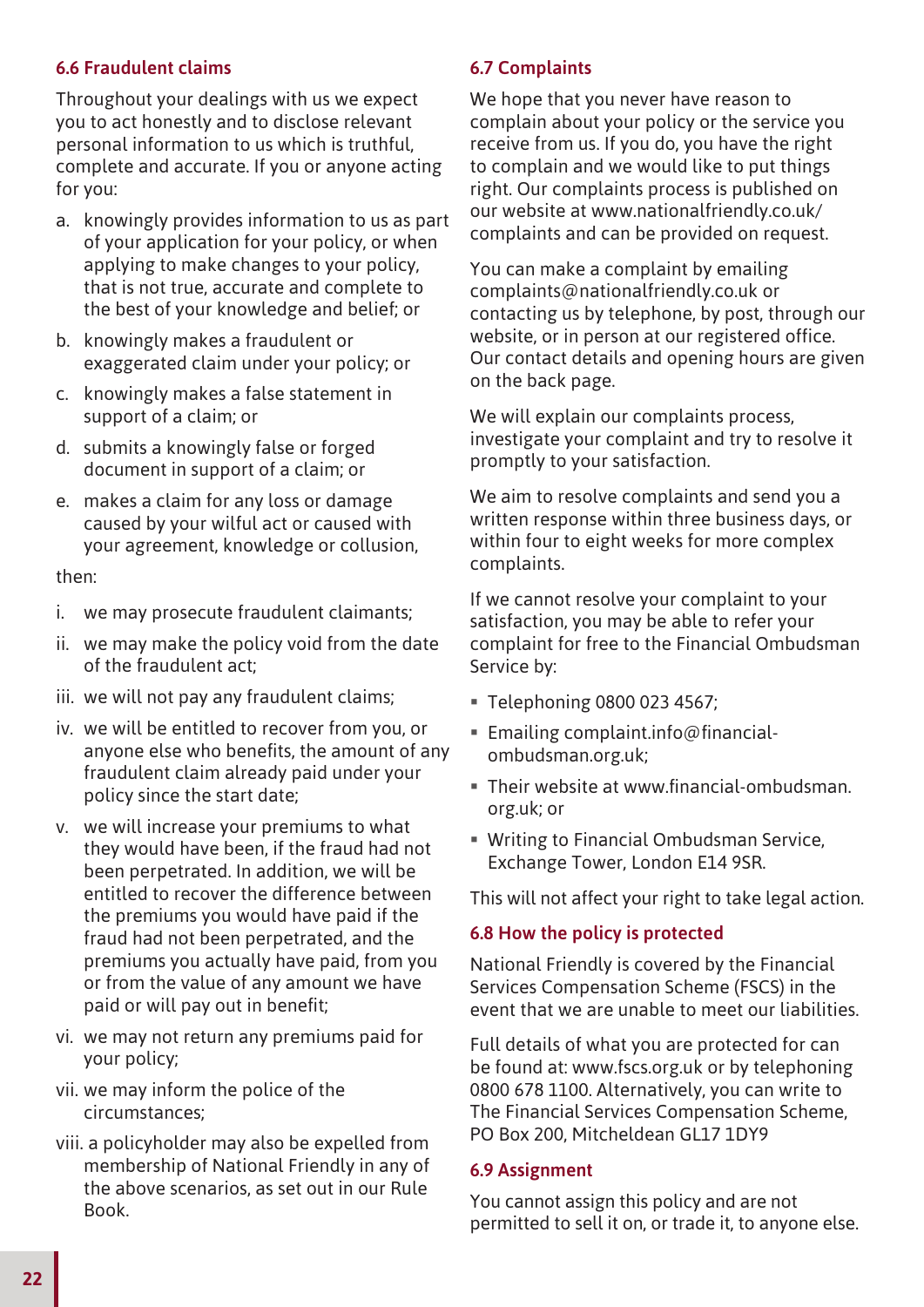# 6.10 Solvency and Financial Condition Report

On our website, in the 'About Us' section under Corporate Governance, you can download our 'Solvency and Financial Conditions Report' which provides information about our performance, governance, risk profile, solvency and capital management.

#### 6.11 Tax and effect on state benefits

Under current UK legislation, the benefits you receive from this policy are not subject to income tax, capital gains tax or National Insurance contributions. Payment of the accidental death benefit may form part of the estate for inheritance tax purposes. If you select accidental death benefit, you may wish to speak to your financial adviser about the tax implications. You can nominate a beneficiary or beneficiaries to receive up to £5,000 after your death by making a nomination. Please contact us if you wish to do this.

You are not able to claim tax relief on the premiums.

The premiums are not currently subject to insurance premium tax.

However, tax law and practice can change in future. Should the tax status of this type of policy change in the future then we will let you know.

The benefits you receive from this policy could affect your entitlement to some means-tested state benefits and may affect your ability to claim under other income replacement insurance policies. Benefits that are not meanstested shouldn't be affected, however state benefits rules may change in future and so you should check with your benefits office whether any state benefits you receive, or to which you might be entitled, could be affected.

### 6.12 About National Friendly

National Friendly is a trading name of National Deposit Friendly Society Limited, which is incorporated in England and Wales no. 369F. Our registered office is at 11-12 Queen Square, Bristol BS1 4NT.

We are authorised by the Prudential Regulation Authority and regulated by the Financial Conduct Authority and the Prudential

Regulation Authority. Our Financial Services Register number is 110008. You can check this at https://register.fca.org.uk or by telephoning 0800 111 6768.

Policyholders of this policy are automatically members of National Friendly, have voting rights, and can attend our Annual General Meeting.

As a mutual society we're owned by our members and so all of our profits are invested in improving member benefits and our service to our customers, instead of paying dividends to shareholders. The manner in which the Society operates is set out in a Rule Book. This can be found at www.nationalfriendly.co.uk/ downloads. You can also request this from our Customer Services department.

#### 6.13 Data Protection

We are committed to protecting your privacy and as such National Friendly will only obtain, hold, and use your personal information where permitted by and in accordance with the Data Protection Act 2018. For further details on how we obtain, hold, and use your personal data, please see our privacy notices at www. nationalfriendly.co.uk/privacy which set out the types of information we collect about you, how we collect and use the information, who we might share the information with and where such information may be transferred, how long we will hold the information for, the steps we will take to make sure it stays private and secure, and your rights in respect of your information.

You should receive a copy of our Protection Privacy Notice with your policy application form. As well as being available online, you can request a copy of our privacy notices by contacting us using the details on the back page of this document.

You are responsible for making sure you provide us with accurate and up-to-date information. If you provide information for or about another person in the context of your dealing with National Friendly, you will need to tell them how to find the Protection Privacy Notice and make sure they agree to us using their information for the purposes set out in it.